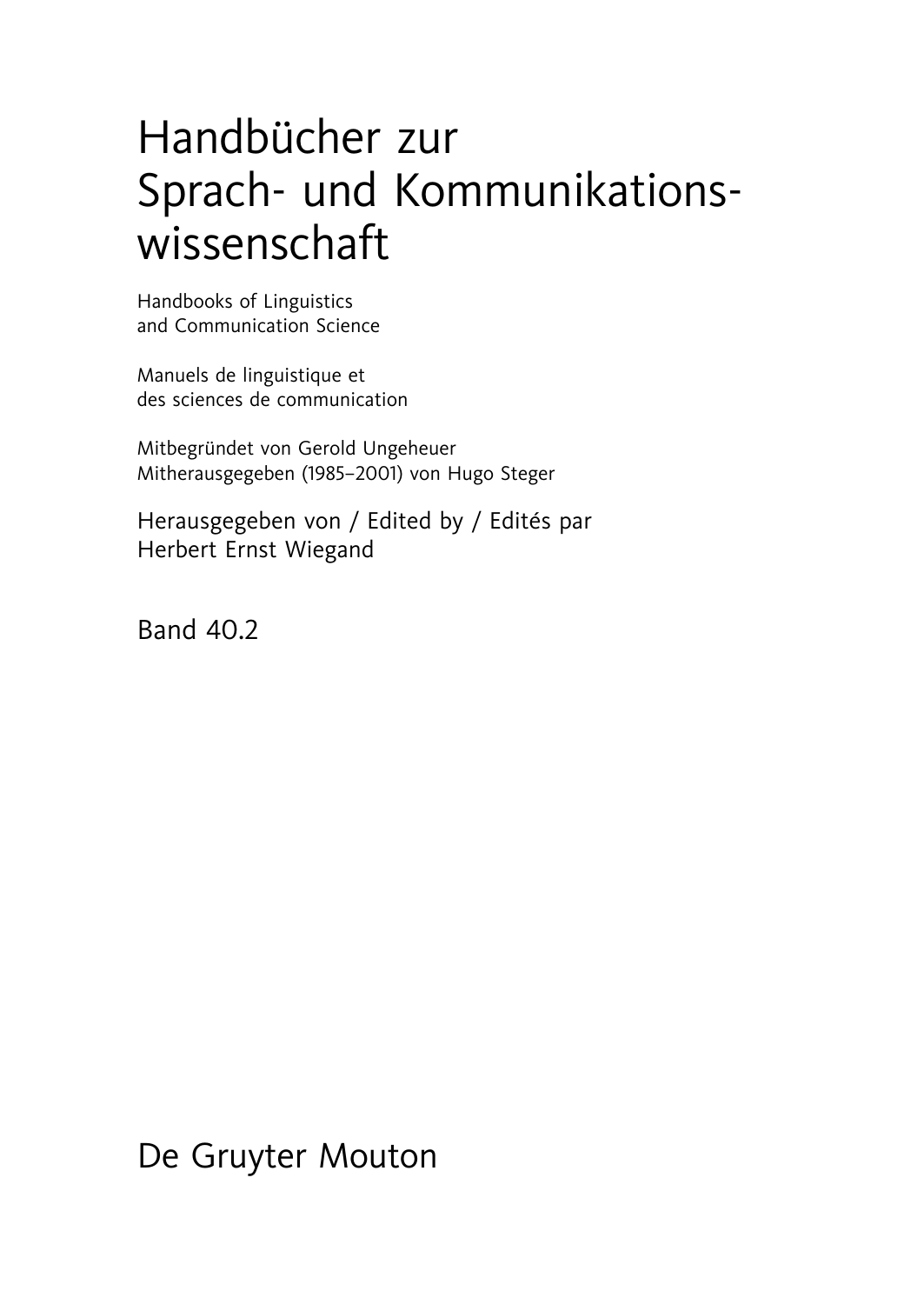# Word-Formation

An International Handbook of the Languages of Europe

Volume 2

Edited by

Peter O. Müller Ingeborg Ohnheiser Susan Olsen Franz Rainer

De Gruyter Mouton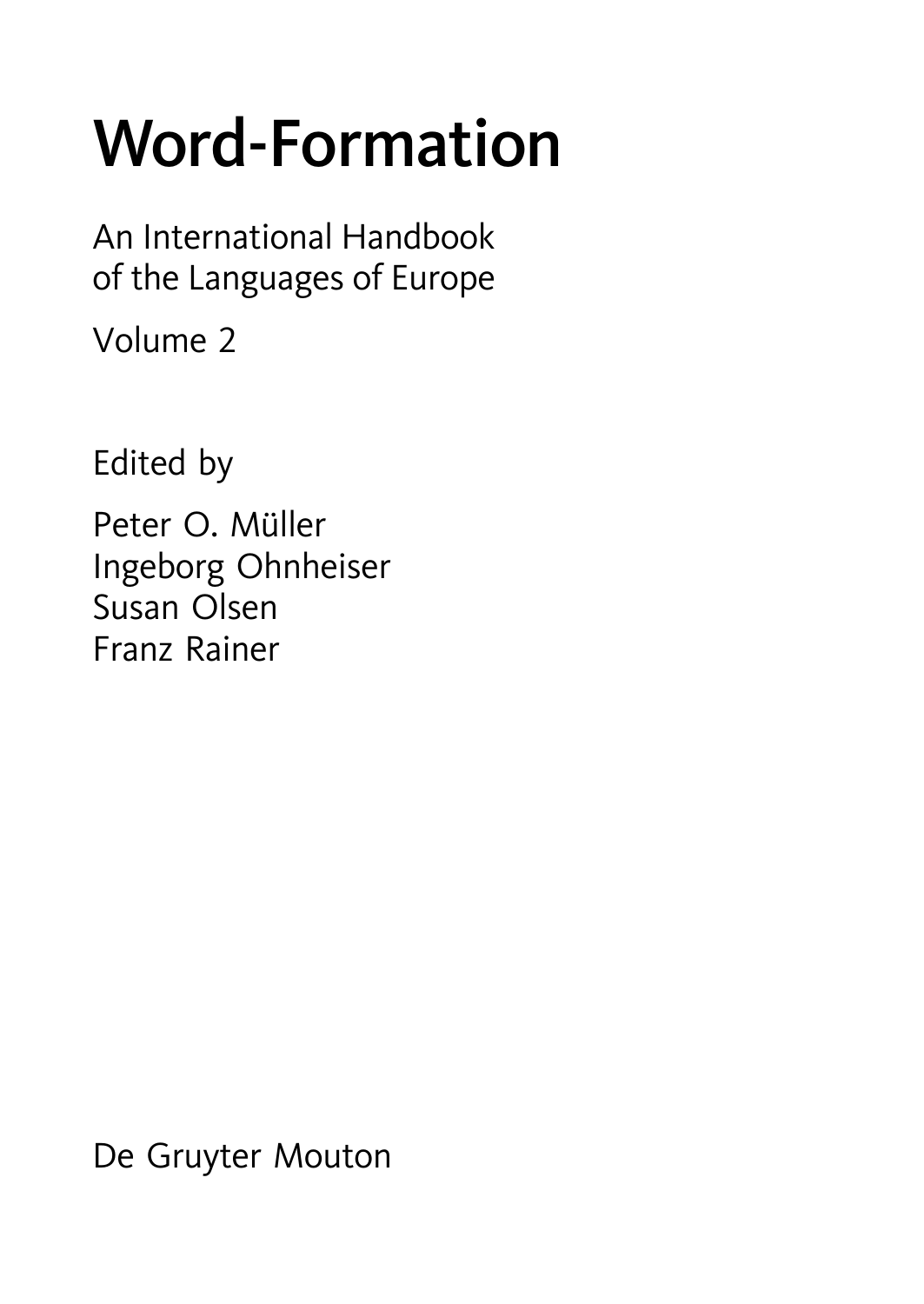ISBN 978-3-11-024626-1 e-ISBN (PDF) 978-3-11-024627-8 e-ISBN (EPUB) 978-3-11-039468-9 ISSN 1861-5090

#### *Library of Congress Cataloging-in-Publication Data*

A CIP catalog record for this book has been applied for at the Library of Congress.

#### *Bibliographic information published by the Deutsche Nationalbibliothek*

The Deutsche Nationalbibliothek lists this publication in the Deutsche Nationalbibliografie; detailed bibliographic data are available on the Internet at http://dnb.dnb.de.

© 2015 Walter de Gruyter GmbH, Berlin/Boston

Typesetting: Meta Systems Publishing & Printservices GmbH, Wustermark Printing and binding: Hubert & Co. GmbH & Co. KG, Göttingen Cover design: Martin Zech, Bremen - Printed on acid-free paper

Printed in Germany

www.degruyter.com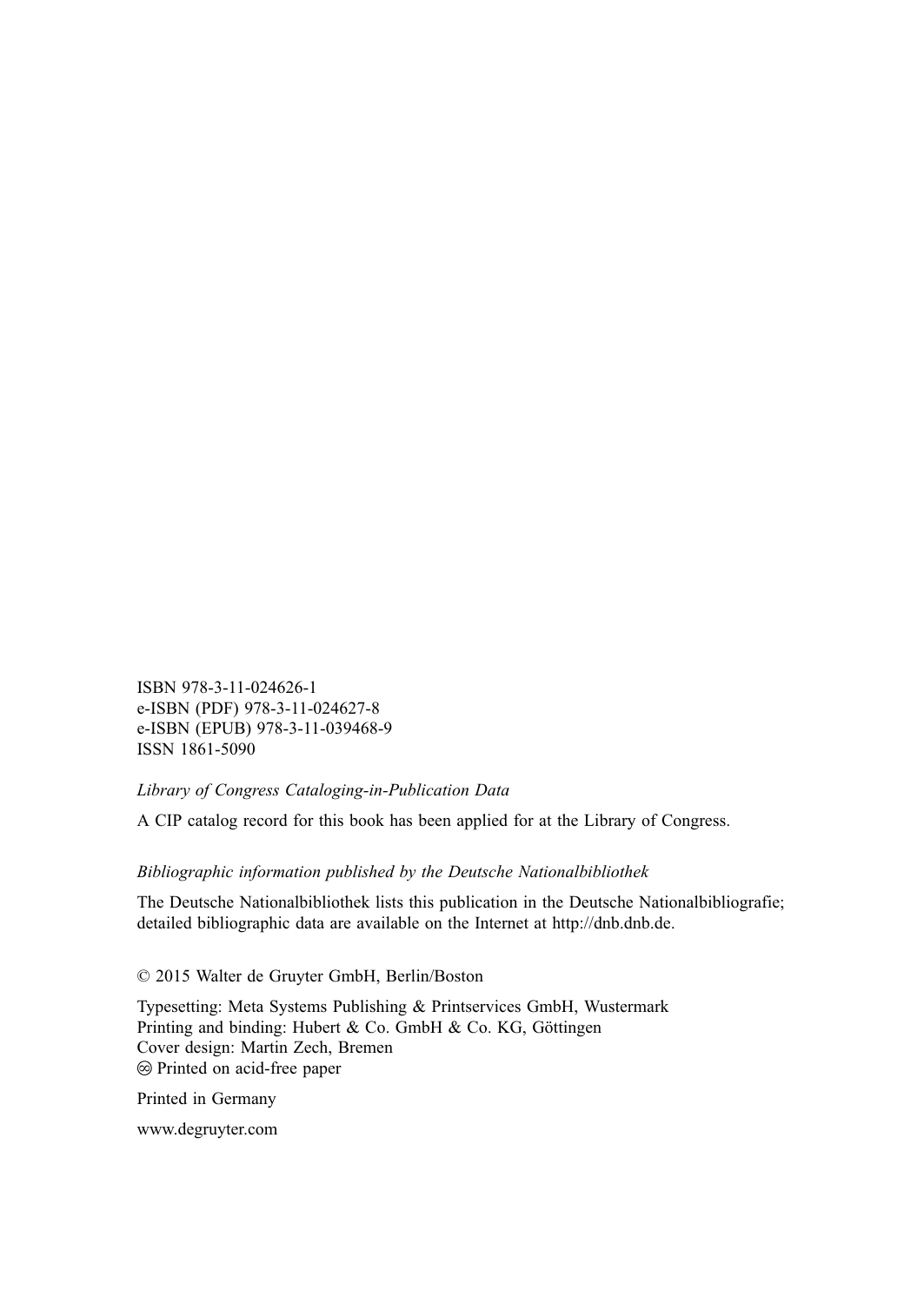## V. Rules and restrictions in word-formation II: Special cases

## 49. Argument-structural restrictions on word-formation patterns

1. Introduction

- 2. Word-formation and the syntax-morphology interface
- 3. Structural principles
- 4. Conditions and operations
- 5. References

#### Abstract

*The implementation of argument-structural effects on word-formation is a vital aspect in modeling the lexical system and the interface between morphology and syntax. The current article provides an overview of theoretical perspectives in the field and presents analyses of structural principles holding in the domain. A number of test cases relating to fundamental operations, e.g., in compounding and nominalization are discussed, as well as specific conditions restricting the formation of morphologically complex words.*

#### 1. Introduction

The relation between argument structure (AS) and word-formation patterns is a central topic in the theoretical description of the structural operations available in language. In particular, a correspondence between full sentences and certain types of nominalizations (cf. *John described the city* and *John's description of the city*), where each of the predicates' arguments link systematically to specific structural positions, has long been assumed in the literature (e.g., Lees 1960; Levi 1978; Marchand 1969). For example, Marchand's (1969) classification of compound nouns is based upon the syntactic function of the compound's head constituent, so that *beer drinker* classifies as subject-type nominalization and *eating apple* as object-type. The parallels between nominalizations and sentences are also evident when aspectual properties of a verbal predicate are inherited by a nominal (cf. *giving* vs. *gift*), which, at the same time, have been argued to determine the argument realization qualities of the head noun, cf. *The frequent expression* \*(*of one's feelings*) *is desirable*, in which the event reading of *expression* forces the object argument to be realized overtly, cf. Grimshaw (1990: 50).

The examples illustrate that a deeper understanding of AS regularities in processes of word-formation can also give us a broader insight into the characteristics of the interfaces between the different structure-building components of grammar. Specifically, an investigation can help us find an answer to the intensely debated assumption of an autonomous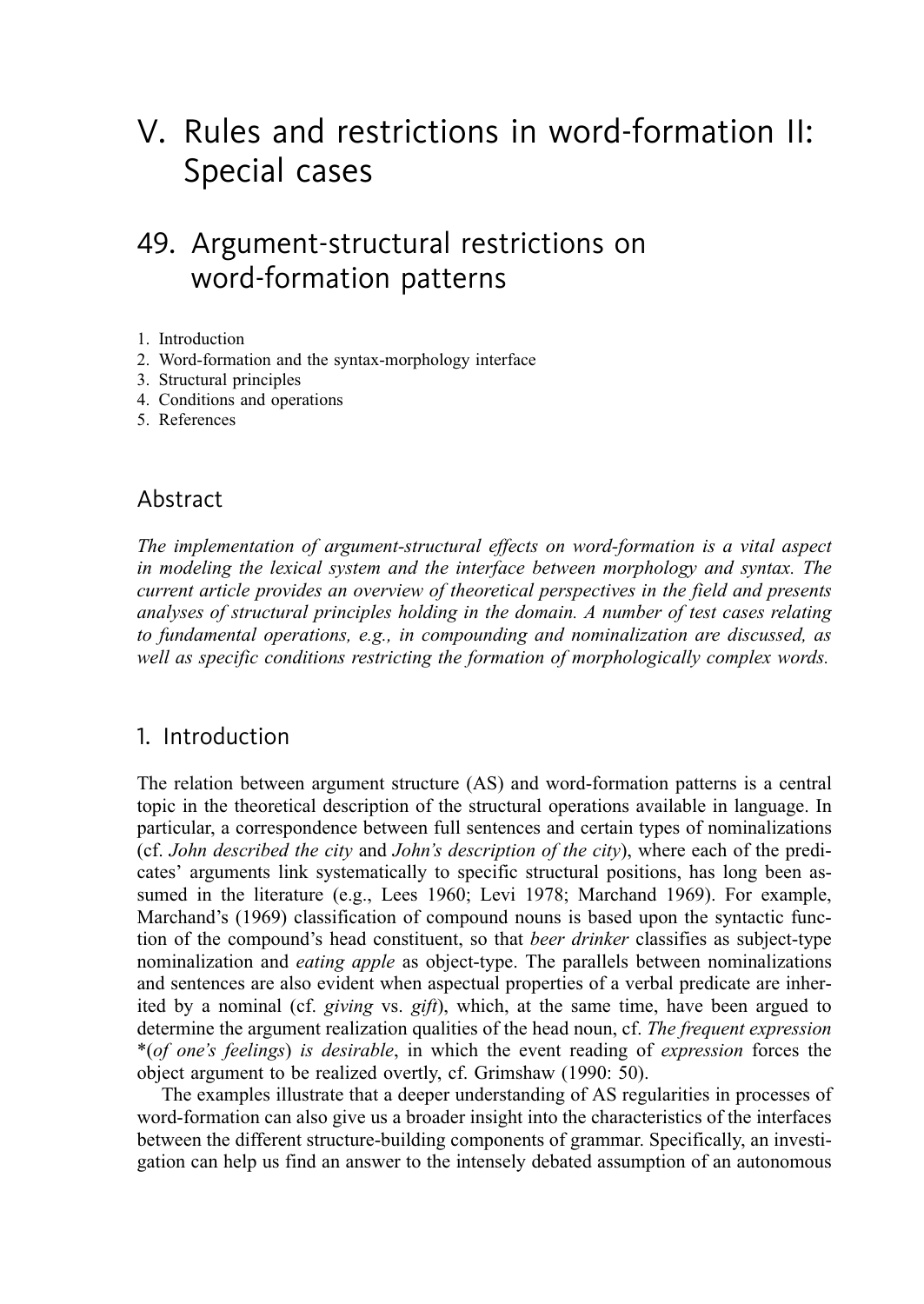morphological, word-formation component, which is attached to the lexical system and as such isolated from syntax. The various perspectives on this matter, as will be shown in the next section, can differ radically in their assumptions about the general architecture of grammar and the locus of word-formation, as well as in their theoretical presuppositions (for outlines see, among others, Carstairs-McCarthy 2010; Meyer 1993; Olsen 1989). This is also reflected in the terminological conventions used in the literature, e.g., when the labels of "external argument" from a syntactic angle and "agentive role" from a lexical-semantic perspective are used to denote the same thing, i.e. a "subject" nominal of some kind. Hence, discussing word-formation regularities in a theory-neutral fashion is rather difficult.

#### 2. Word-formation and the syntax-morphology interface

According to the classical lexicalist-morphological stance, word-formation is part of an autonomous component of grammar, i.e. the lexical system, which organizes the formation of novel lexemes and can, as such, be seen as the basis of lexical productivity. The history of the debate about the appropriateness of this perspective leads us back to Chomsky's seminal "Remarks on Nominalization" (Chomsky 1970), in which he localizes nominalizations and word-formation in general as part of the lexicon and thus deprives the lexicon of regular syntactic structure building mechanisms, see article 45 on rules, patterns and schemata in word-formation, Bauer (1983: 75 ff.), Roeper (2005). Initially, word-formation was considered for the most part idiosyncratic, and it was only later that such a lexicalist approach to word-formation was bolstered with systemic lexical and AS rules in their own right as have been developed, for example, by Di Sciullo and Williams (1987), Jackendoff (1975), Lieber (2004), Williams (1981a). Marchand (1969) can be considered a precursor of lexicalism, cf. Kastovsky (2005).

To consolidate the assumption that morphological rules are different from syntactic transformations (cf. Scalise and Guevara 2005: 150), often the principle of lexical integrity is employed (cf. Anderson 1992). The principle states that syntactic operations cannot access word-internal structures and thus explains, for instance, the ungrammaticality of "stranded" noun-noun compounds as in \**Morphology, she would never give a \_\_\_\_ lecture* (see Spencer 2005: 78). However, apparent counter-examples as they are related, e.g., to the bracketing paradox (evident in phrases like *transformational grammarian*, where the adjective forms a constituent with a subpart of the head noun, i.e. *grammar*, cf. Booij 2009a for discussion) can be utilized to promote the exact opposite, nonlexicalist position, in which the internal structure of complex words is indeed open to syntactic operations. According to such an integrative view, products of word-formation are generated by the same recursive mechanisms as syntactic phrases, with the implication that syntactic operations like movement or binding apply at word level as well. In this manner, for example, Lieber investigates cases of sublexical binding as in *Max's argument was point*i*less, but Pete's did have one*i, which displays pronominal binding below the level of X<sup>0</sup> through reference between *one* and the sublexical noun *point* in *pointless* (cf. Lieber 1992: 130).

The origins of the syntactic approach can be traced back to transformationalist accounts of nominalization as we find them in Lakoff (1970). Several theoretical variants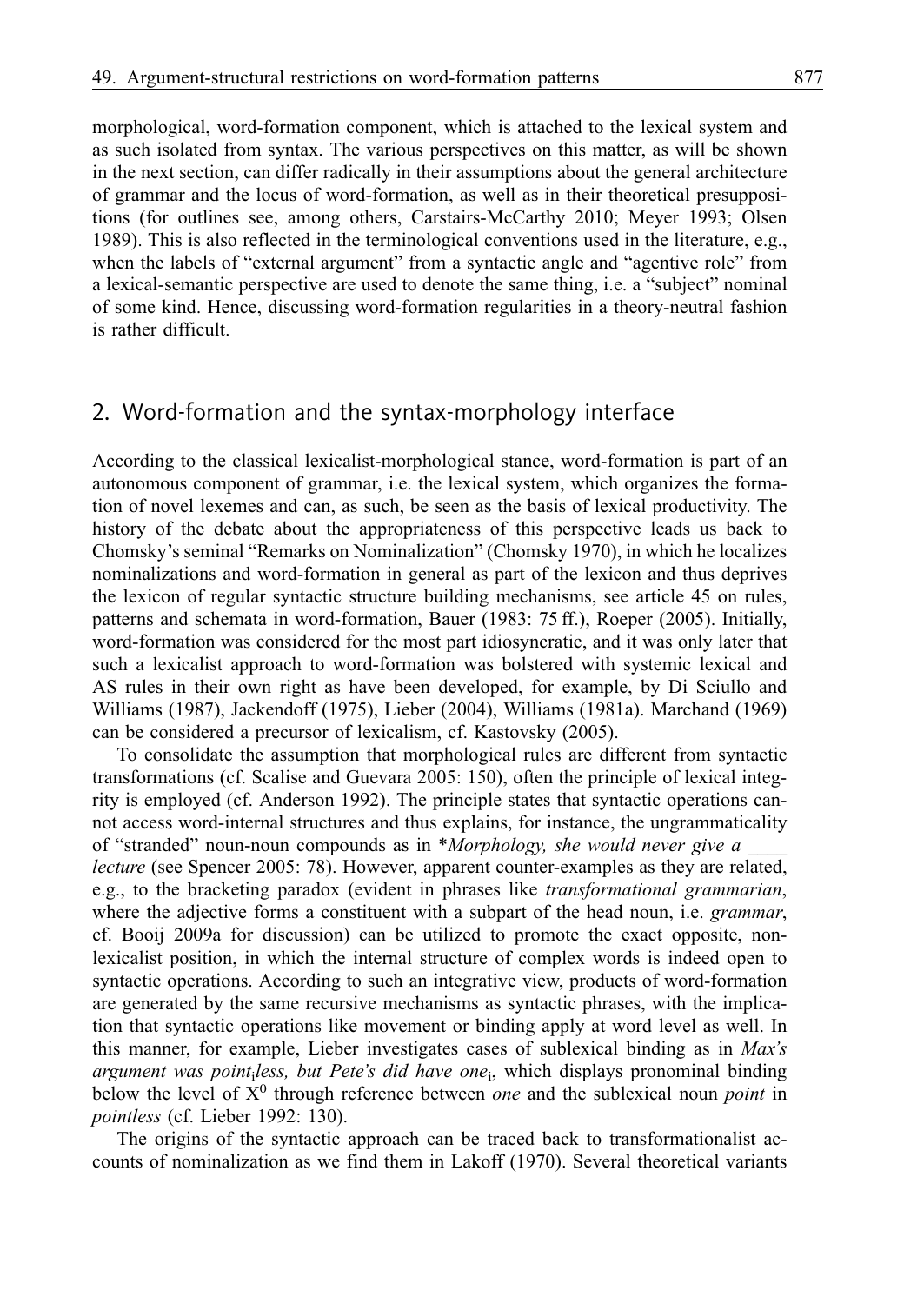of the integrative view of word-formation have been implemented in quite different grammar models since then, among them distributed morphology (cf. Harley 2008; Lieber 2006) and also construction grammar (cf. Booij 2009a, 2009b; Schlücker and Plag 2011, Borer 2003 and article 12 on construction grammar). A position mediating between the syntactic and the lexicalist stance is taken by Borer (1991), who promotes a parallel architecture. Here, internal word-structure is subject to a separate morphological rule system whose output, however, is visible to syntax in the derivation of the structural environment as well as the subcategorization features of complex words.

#### 3. Structural principles

In order to capture the argument-structural characteristics of complex expressions in a principled manner, proponents of the different theories sketched above have formulated a number of rules relating to issues like the following: How is the AS of a verbal stem transferred to a derived form? What linking regularities underlie the linear and thematic organization of an output form? And what types of modifiers can a complex noun host? Certain answers to these questions might entail, for instance, that a phrasal modifier cannot occur within a synthetic compound: \**apple on a stick taster*, cf. Roeper (1988). Lieber (1992: 59 f.) explains this behavior on syntactic grounds when she argues that a phrase, i.e. a maximal projection like *apple on a stick*, is case-licensed in the complement position to the right of the head only and, therefore, cannot be moved leftward.

#### 3.1. Principles of argument projection

A central research question in the word-formation domain under discussion concerns the process by which AS features are projected up from lexical entries to produce complex word structures and, thus, grasp the intuition that the AS of a compound verb like *panfry* is a function of the AS of its head. Lieber (1983) conceives of this in terms of a feature percolation mechanism, which transfers the morpho-syntactic features (including the AS features) to the first non-branching node dominating that morpheme, see (ibid.: 252) and, for critical discussion, Lieber (1992: 86 ff.). Specific AS realizations are then derived from her argument linking principle see Lieber (1983: 258). It dictates that if a verbal head appears as sister to a (potential) internal argument that is the logical object, this argument slot will be linked (i.e. satisfied), thus bringing about the configuration of synthetic compounds like *beer drinker* as  $[[beer_N]$  drink<sub>V</sub>] -er<sub>N</sub>]. In the case of a semantic argument of the head, e.g, the instrument *hand* in *hand-weave*, the verb's AS features percolate to the compound verb, which then satisfies its internal role outside the compound, as in *hand-weave the cloth* (cf. Spencer 1991: 331 f. for critical discussion). One problem with this analysis is that in the derivation of deverbal synthetic compounds like *beer drinker* a verbal element would be involved, which, however, is not a possible expression: \**John likes to beer-drink*, cf. Carstairs-McCarthy (2010: 26 ff.) for discussion. Hence, in Lieber (2004), the theoretical focus shifts to lexical-conceptual aspects of synthetic compounding when the author formulates her principle of co-indexation. This maintains that the head's highest argument, in our case the referential argument of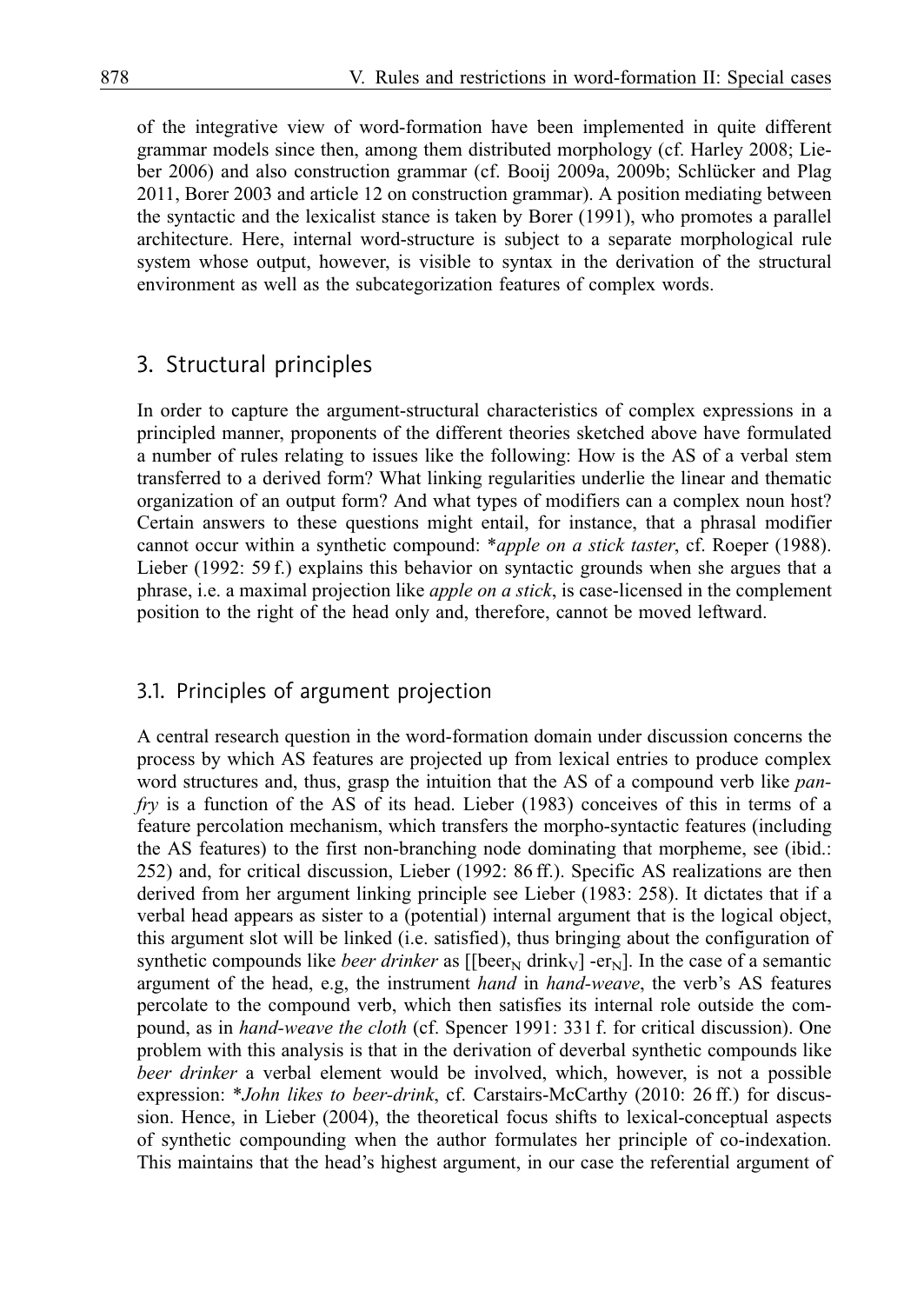-*er*, and the non-head's (*drink*-) highest argument, are co-indexed, which renders an agentive interpretation of *drinker* with the internal argument role still active (for the details see article 45 on rules, patterns and schemata in word-formation, Lieber 2004: 83, 2005: 382 f.).

#### 3.2. Thematic regularities

A significant number of scholars take into account thematic criteria in their description of the AS regularities in word-formation. For example, Baker (1998: 190) refers to Chomsky's (1981) theta criterion to rule out cases like \**a truck-driver of 14-wheelers*, where the PATIENT role of *drive* is realized twice, which violates the criterion and, at the same time, illustrates that it governs not only phrasal syntax but the construction of compound structures as well. Also, again from a syntactic perspective, Lieber (1992: 61) exploits Baker's (1988) uniformity of theta assignment hypothesis to motivate the deepstructural identity of phrases and compounds of the type *quencher of thirst* and *thirst quencher*, respectively.

Grimshaw (1990: 14) refers to the specific semantic content of thematic roles when she formulates her prominence theory. According to this approach, for example, a GOAL argument is more prominent than a THEME argument and a non-head of a compound must realize the least prominent argument. This is illustrated by the ungrammaticality of *\*child-giving of gifts* in which *child* denotes a GOAL. Consequently, *gift-giving to children*, which has the THEME argument inside the compound, is grammatical. Note, however, that Selkirk (1982: 37) considers an equivalent example like \**toy-giving to children* unacceptable (see Härtl 2001: 82 f. for further discussion). Another aspect Grimshaw examines in this context is the syntactic type of a noun's argument: Sentential complements of a deverbal nominal are always optional, cf. *The announcement* (*that an investigation has been initiated*) *was inaccurate*, even if the underlying verb takes an obligatory complement, i.e. an object NP, cf. \**They announced* (see Grimshaw 1990: 74). The author concludes that nouns do not directly theta-mark sentential complements; an assumption which is also supported by the unavailability of sentential complements to *-er* nominals, cf. \**the observer that water boils at a certain pressure* (see Grimshaw 1990: 101 ff.).

As a final matter, the theta-assigning behavior of affixes shall be mentioned here. Lieber (1992: 57) assumes that affixes like *de-* and *en-* as in *defuzz* and *encase* assign a theme and a location role, respectively, to their base nouns. In contrast, a suffix like -*ize* does not assign a role to its base but rather assigns a theme role to a word-external NP, cf. *modernize the monarchy*, and Lieber concludes that only verbalizing prefixes can assign theta-roles word-internally. Later, Lieber (1998) revises this position in reference to examples like *apologize* or *texturize*, in which the nominal base seems indeed to be assigned a theme role, which leads the author to favor a lexical-semantic analysis over a purely syntactic approach.

#### 3.3. Linearization regularities

The question of whether and how affixes assign thematic roles hinges on whether an affix figures as head or not. Williams (1981b: 248) formulated a righthand head rule for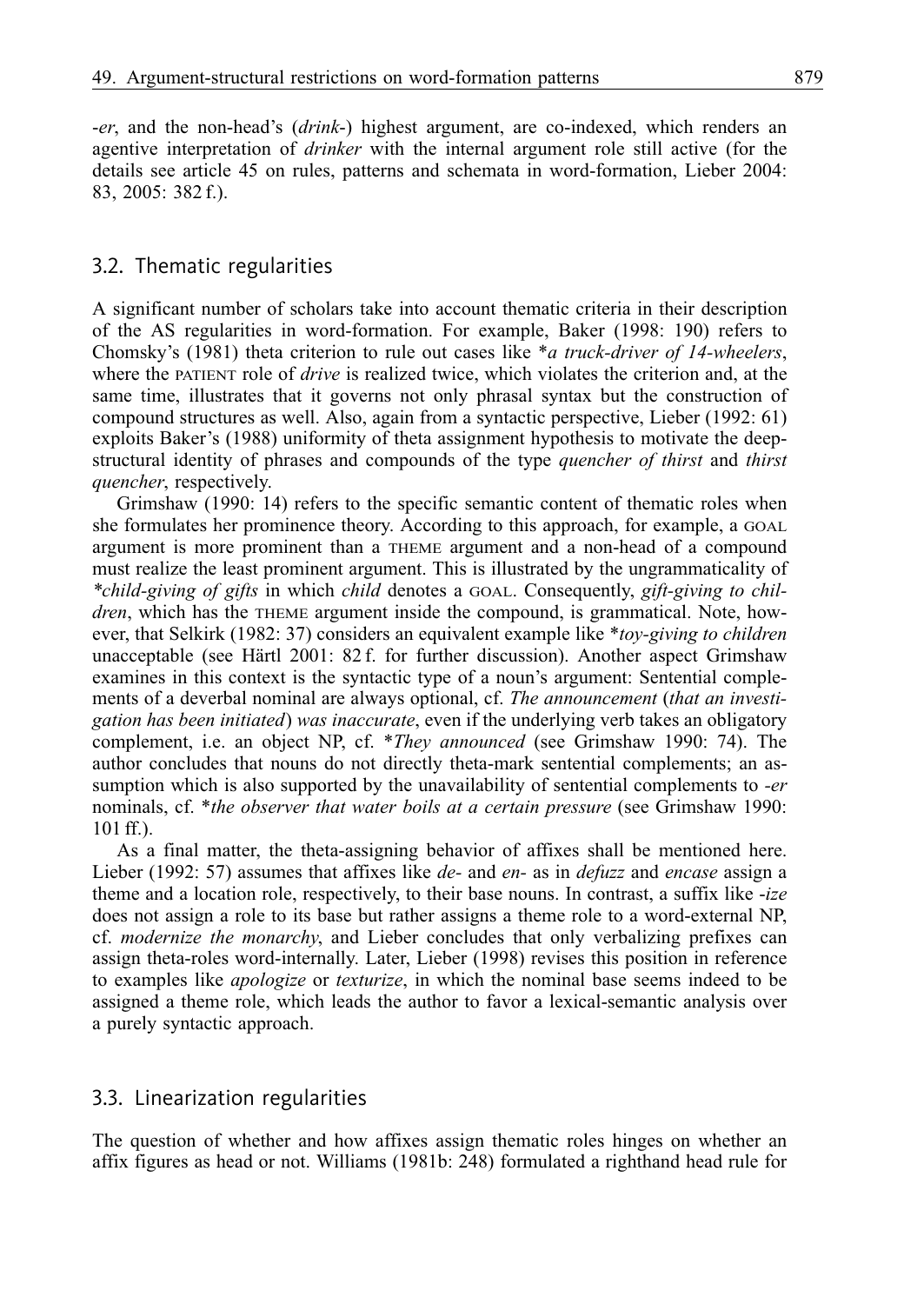English, which defines the right-hand member of a complex word as the head of that word. Hence, for example, the suffix -*ion* in *construction* functions as the head. The rigidity of this (parameterized) rule is called into question by apparently left-headed complex verbs containing prefixes like *en*-, which seem to determine the syntactic category of an output form, cf. *entomb*,  $[[en_{\rm v} \t{tomb_{\rm N}}]_{\rm v}]$ ; see Lieber (1992: 31), Selkirk (1982), Williams (1981a: 249 f.) and, for discussion article 23 on particle-verb formation. Addressing this problem, Olsen (1992: 12), following Wunderlich (1987), argues for German prefixed forms like  $[(Ge_{N} \text{ spött}_{V}]_{N}]$  ('mockery') or  $[[ver_{V} \text{ arm}_{A}]$ -en<sub>V</sub>] ('to impoverish') that they do not contradict the righthand head rule. On diachronic grounds, Olsen characterizes cases like these as instances of a conversion, which triggers a categorical change of the head, with the assumption that it is the right-hand element, i.e. *spott-* and *arm*, respectively, which functions as the head of the complex word. To guarantee a match between morpho-syntactic and morpho-phonological configurations applying to affixes and heads, Ackema and Neeleman (2004: 140) assume a linear correspondence principle, which controls the linear organization of complex words, cf. also Spencer (2005: 91).

From a transformational standpoint, Roeper and Siegel (1978) assume a first sister principle, which states that verbal compounds always incorporate the first sister of the underlying verb, thus excluding ungrammatical forms like \**quickly-smoker*, in which *quickly* does not figure as first sister, cf. *John smokes cigarettes quickly*. Bauer (1983: 180 f.) argues that the first sister principle is empirically incorrect because it does not predict examples of verbal compounds like *evening smoker*, in which an adverbial occurs as non-head. Bauer's more general proposal implies that any noun can be used in the formation of synthetic compounds containing a transitive verb (for discussion see also Lieber 1983: 282 f.; Spencer 1991: 326 f.). A refined ordering principle, which is related to the first sister principle, was formulated by Selkirk (1982: 37). Her first order projection condition states that all internal arguments need to be realized "within the first order projection of Xi", thus excluding cases like \**pizza restaurant eating*, where the internal argument *pizza* of the verb *eat* is realized outside the first projection of the compound's head, cf. Olsen (2000: 907 f.), Spencer (1991: 328 f.).

#### 4. Conditions and operations

Word-formation operations that are associated with the AS of lexical elements are restricted by mechanisms of quite different provenance. AS can be affected in many ways when a complex word is produced and, thus, we find operations in which AS features are simply passed on to some output form (*describe sth*.  $\rightarrow$  *the description of sth.*), but also operations of AS reduction (*tell sb. sth.*  $\rightarrow$  *retell sth.*) and AS extension (*grow*  $\rightarrow$ *outgrow sth.*), cf. Bauer (1983: 177 ff.). Williams (1981a) was the first to formalize AS operations in terms of an externalization and internalization of arguments. He assumes, for example, the rule in (1) for suffixation with *-able*, which implies two stages: (i) the promotion of a new external argument (cf. Williams 1981a, Spencer 1991: 192 f.):

(1)  $read$  (AGENT, THEME)  $\rightarrow readable$  (AGENT, THEME)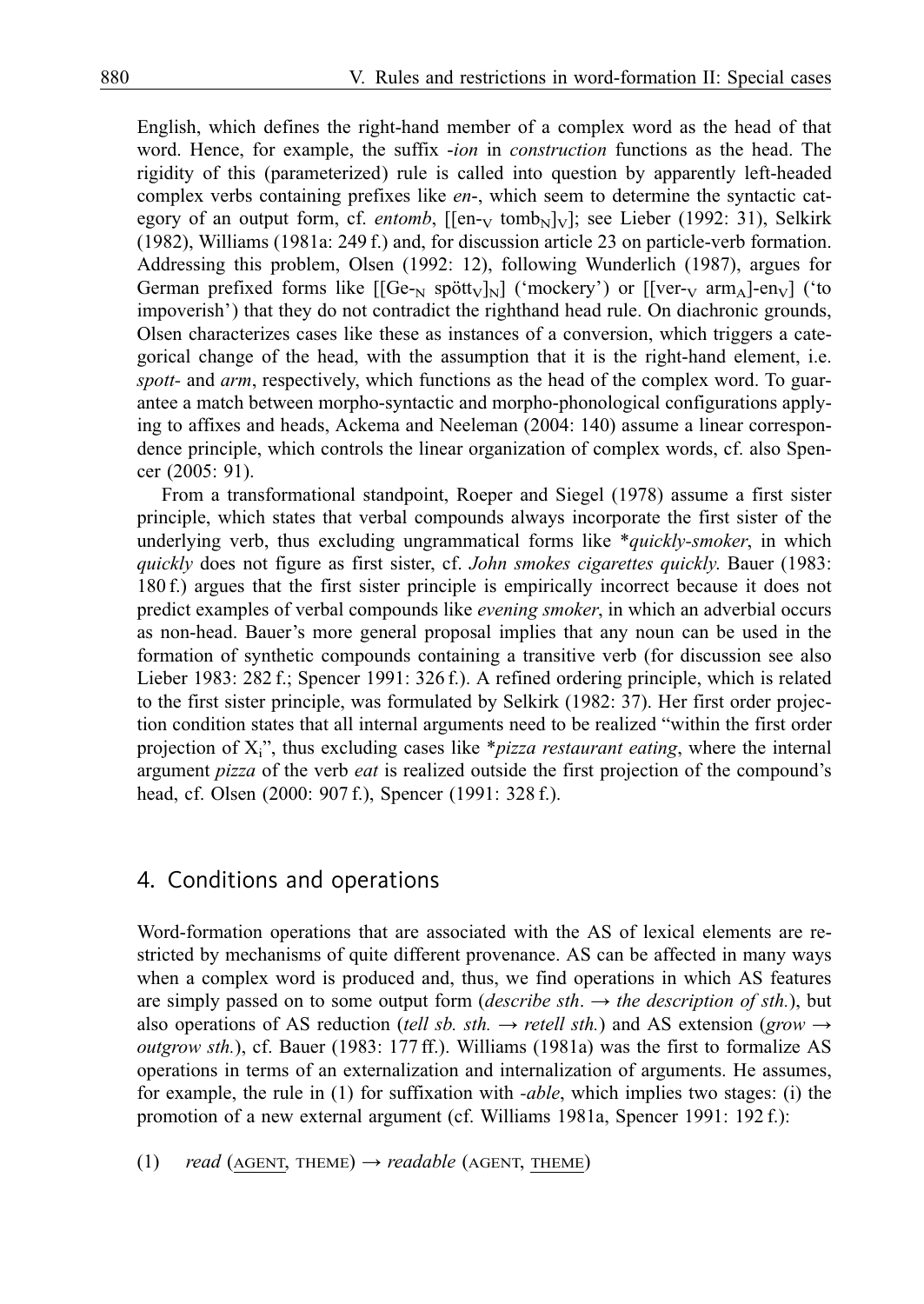Rules like this enable us to capture meaning relations between sentences like *John read the book* and *The book is readable* in structural terms. Structural configurations are central as well for the interpretation of complex expressions. For example, the compound noun *soldier brother* is interpreted as denoting a brother of a soldier due to the fact that the relational noun *brother* contains an argument slot to be obligatorily filled, cf. *The brother* ??*(of Max) smokes*. In contrast, the interpretation of *computer brother*, because of the inanimate non-head noun, can only be deduced by referring to conceptual knowledge and, thus, be possibly understood as the brother who is a computer expert (cf. Meyer 1993: 104 ff., Štekauer 2005: 28 ff.). Along with the mere presence of an argument slot, it is also the thematic content of the slot, which governs the interpretation of complex words. From a processing perspective, Gagné and Shoben (1997) have developed a thematic relation model based on the assumption that thematic information associated with a noun is a key factor in the interpretation of noun-noun compounds. For instance, the noun *mountain* in *mountain cabin*, has a locative role as its primary thematic function (as part of its qualia structure, see Pustejovsky 1995) and, thus, tends to be interpreted as a cabin on a mountain.

Word-formation operations are also sensitive to the number of arguments. This is evident in compounding where a restriction holds that no compound can be formed from a verb that has two obligatory arguments, cf. the example \**the book-putting on the table*, which can be explained under reference to Selkirk's (1982) first order projection condition, see section 3.3 and Baker (1998: 191 ff.) for details. Further, Di Sciullo (2005) formulates a restriction which holds that as soon as an argument position is satisfied within a compound it is no longer accessible to any compound-external NP as *\*bikeride a scooter* illustrates (cf. Di Sciullo 2005: 27). In this context, cases of apparent double argument saturations are challenging as in *Personenbeschreibung der Täter* 'person description of the culprits', where the predicate's THEME role is associated with two nominals expressions, i.e. *Person* and *Täter*, and where the distinction between a synthetic and root compound is blurred, cf. Solstad (2010).

Moreover, Randall (2010) observes that the grammatical difference between argument and adjunct affects compound formation. In passive compounds, for example, the lefthand element must be an adjunct, cf. *hand-sewn clothes* vs. \**away-given clothes*, and the externalized argument must be internal to the verb, *machine-washed fabrics* vs. \**hoarseshouted throat* (cf. Randall 2010: 210). Further, only (resultative) arguments but not adjuncts can occur as right-hand member in a passive compound: *watered-flat tulips* vs. \**picked-late grapes* (ibid.: 148 f.). Note, however, that Randall's restriction is possibly subject to parameterization, as the availability of corresponding German examples indicates: *der heisergeschrieene Hals* 'the hoarse-shouted throat', *die weggegebene Kleidung* 'the away-given clothes'.

#### 4.1. Prefixation and suffixation

The connection between AS and the various operations of prefixation and particle verb formation are well described in the literature, cf., among others, Booij (1992), Dehé et al. (2002), Günther (1987), McIntyre (2003), Olsen (1997a, 1998), Stiebels (1996), Wunderlich (1987) as well as articles 23 and 35 on particle-verb formation and particle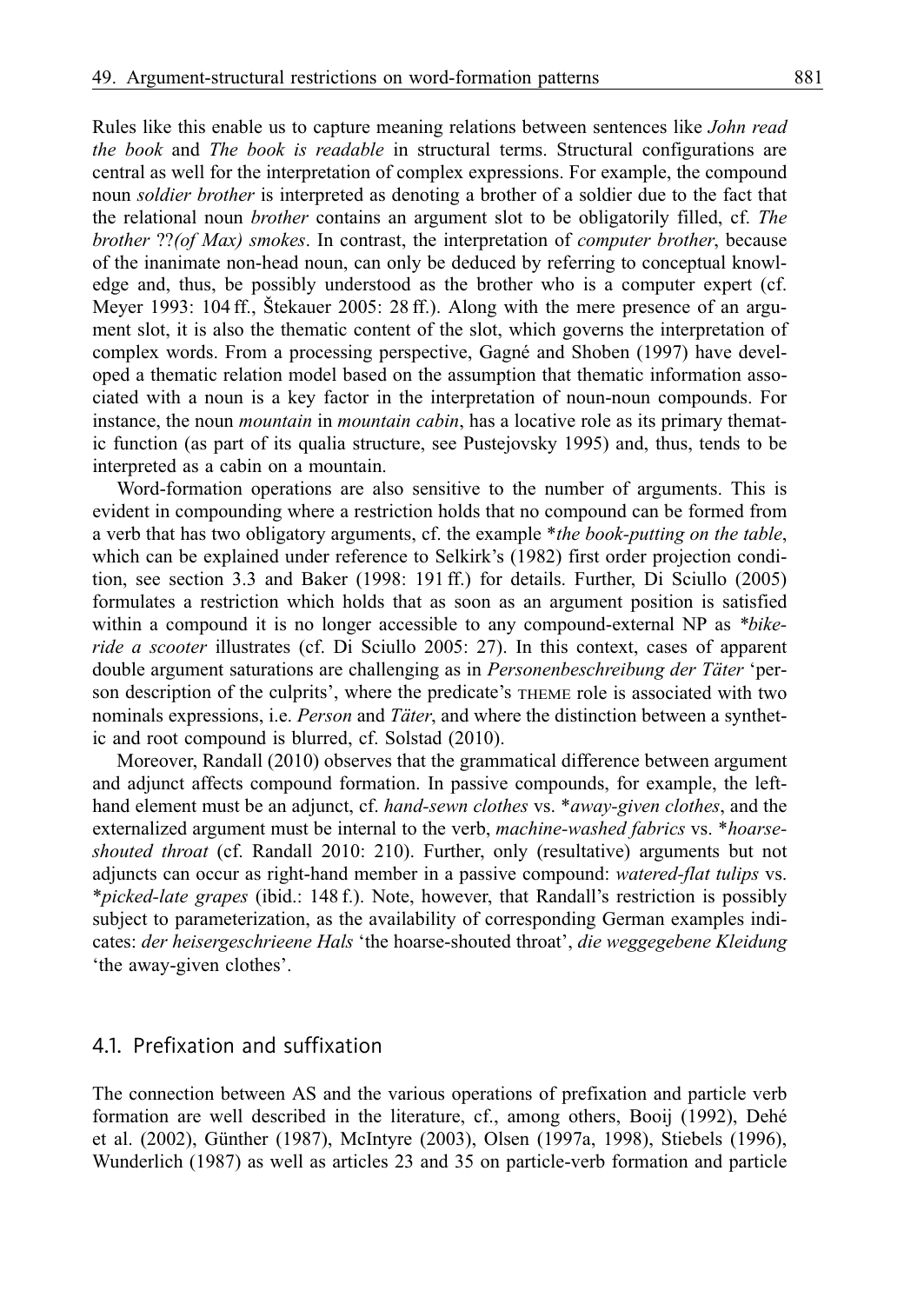verbs in Germanic. For example, in Germanic languages like German and Dutch, the prefix *be*- attached to an intransitive verb like *gehen* 'to walk' introduces an internal argument, cf. *Sie begehen die Insel* 'they walk the island', which Booij (1992) considers the outcome of a rule applying at the level of lexical-conceptual structure. A similar modification is the locative alternation, which is morphologically marked in German and Dutch but not in English, cf. Rappaport and Levin (1988), Olsen (1994) for an analysis:

- (2) a. Er pflanzte Blumen auf das Beet.
	- b. Er bepflanzte das Beet mit Blumen.
- (3) a. He planted flowers in the bed.
	- b. He planted the bed with flowers.

Likewise, the prefixes *ver*- and *über*- in German affect AS in that the output form is always a transitive verb while the input's AS can be intransitive, cf. *schreiten* 'step'  $\rightarrow$ *etwas überschreiten* 'to step over sth.; lit. to over-step sth.'. In contrast, particles like *ab*- or *aus*- do not introduce a new argument slot, cf. *fahren* 'to drive' → *abfahren* 'to depart', *schlafen* 'to sleep' → *ausschlafen* 'to sleep in'. Particles like *zu-* add a dative argument, which is inserted to the lexical representation of the base via its goal argument *P*, (cf. the simplified representation in 4, see article 23 on particle-verb formation, Olsen 1997b: 317 and Wegener 1991):

(4) a. *werfen* 'throw'  $\lambda$ P  $\lambda$ y  $\lambda$ x [THROW(x,y) and P(y)] b.  $zu$  'to'  $\lambda z_{\text{DATE}}$   $\lambda y$  [BECOME(LOC(y,AT(z)))] c. *zuwerfen* 'throw to; lit. to<sub>PART</sub>-throw'  $\lambda z_{\text{DATIVE}}$   $\lambda y \lambda x$  [THROW(x,y) and BECOME(LOC(y,AT(z)))]

The dative argument must be satisfied by an expression denoting an animate goal in German, see (5a). Inanimate entities can link with a corresponding (directional) prepositional phrase only, see (5b), cf. Olsen (1997b: 325), Witt (1998: 85 f.):

(5) a. *den Ball dem Kind* / \**dem Korb zuwerfen* the ball the child $_{\text{DATIVE}}$  / the basket<sub>DATIVE</sub> to<sub>PART</sub>-throw b. *den Ball zu dem Korb werfen* the ball to the basket throw

Similarly, particle verbs with the particle *ein*- 'in' do not accept animate goals linked with a PP, cf. ibid.:

(6) *das Gebiss* \**in den Patienten* / *in den Mund* / *dem Patienten einlegen* the denture into the patient<sub>ACCUSATIVE</sub> / in the mouth / the patient<sub>DATIVE</sub> insert

In addition to such systematic derivational constraints, any theory of linking in prefixation must also allow for specific lexical differences between the derived forms. For example, the internal argument slot of the verb *believe* can be realized by an ACI, cf. *I*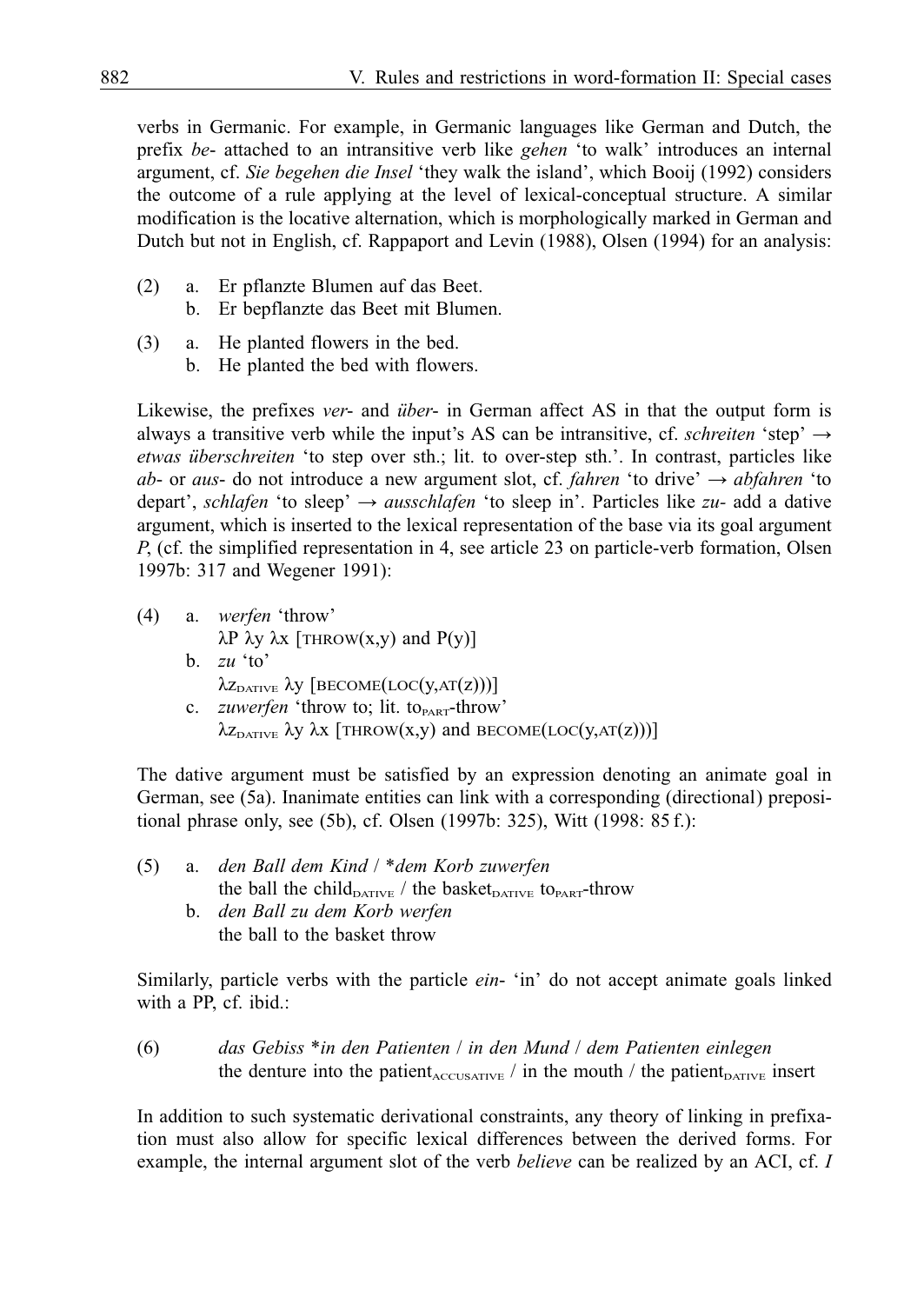*believe him to be smart*, whereas the prefixed form *disbelieve* cannot, \**I disbelieve him to be smart*, cf. Bauer (1983: 60), Carlson and Roeper (1981).

Like prefixation, suffixation affects the AS of the input form. For instance, the suffix -*ize* attaches to nominal and adjectival bases and produces a verb with an internal argument, i.e. causative/transitive verbs like *symbolize*, *modernize* or inchoative/unaccusative verbs like *oxidize*, *aerosolize*. Despite their wide-ranging polysemy (cf. Lieber 2004: 77), Plag (1999: 137) assumes a unified lexico-conceptual representation for -*ize* verbs, which can realize both a transitive and an unaccusative verb form achieved through the optionality of the constant CAUSE. Note, though, that the implication of this assumption, i.e. the non-causativity of inchoative verbs, is subject to constant debate, cf. Bierwisch (2006), Chierchia (2004), Härtl (2013), Koontz-Garboden (2009), Levin and Rappaport-Hovav (1995). Lieber (2004) proposes a unitary lexical template for -*ize* and -*ify* verbs as well but derives their individual differences from the semantic category of the base and specific co-indexation configurations holding between the arguments of the affix and the base, cf. Lieber (2004: 81 ff.). A more abstract perspective is taken by Williams (1981a), where an -*ize* derivation is achieved through the mechanisms of externalization and internalization of argument slots, cf. also Spencer (1991: 193) and section 4 above:

#### $(7)$  *modern* (THEME)  $\rightarrow$  *modernize* (AGENT, THEME)

As we have seen, any theorizing about the link between word-formation and AS has to consider a wide range of linguistic phenomena, such as thematic role content, animacy, case, morpho-syntactic marking, etc., as well as structural configurations like transitivity or externalization. Another word-formation domain where the interplay of a broad variety of linguistic factors is particularly evident is that of nominalization, which we shall have a more detailed look at in the following section.

#### 4.2. Nominalization

The term *nominalization* covers a broad range of morpho-syntactic operations, which all produce a nominal of some kind. Thus, e.g., gerunds like *criticizing*, agent and instrument nouns (*opener*), deverbal nouns (*description*) in general as well as synthetic compounds (*car driver*) fall under this category, with the question being relevant here if and how they inherit the AS of the underlying verb. The perspectives on this issue vary radically: from the assumption that deverbal nouns do not contain any AS features or that they have their own AS to the classical view that the AS of the underlying verb is fully inherited by the derived form; for overviews see Alexiadou (2010), Spencer (1991: 324 ff.) and article 33 on synthetic compounds in German.

According to the standard view, i.e. that the AS of the verb is copied over to the deverbal nominal, linking conditions control the verb's internal argument, which is assigned structural accusative case in languages like German, to be realized as a structural genitive, cf. *die Stadt beschreiben* 'to describe the city' → *die Beschreibung der Stadt* 'the description of the city', cf. Olsen (1986). Such canonical linking postulations, however, are challenged by deviations where the internal argument links with a PP in a derived nominal, cf. *die Feinde hassen* 'to hate the enemies' → *der Hass \*der Feinde* /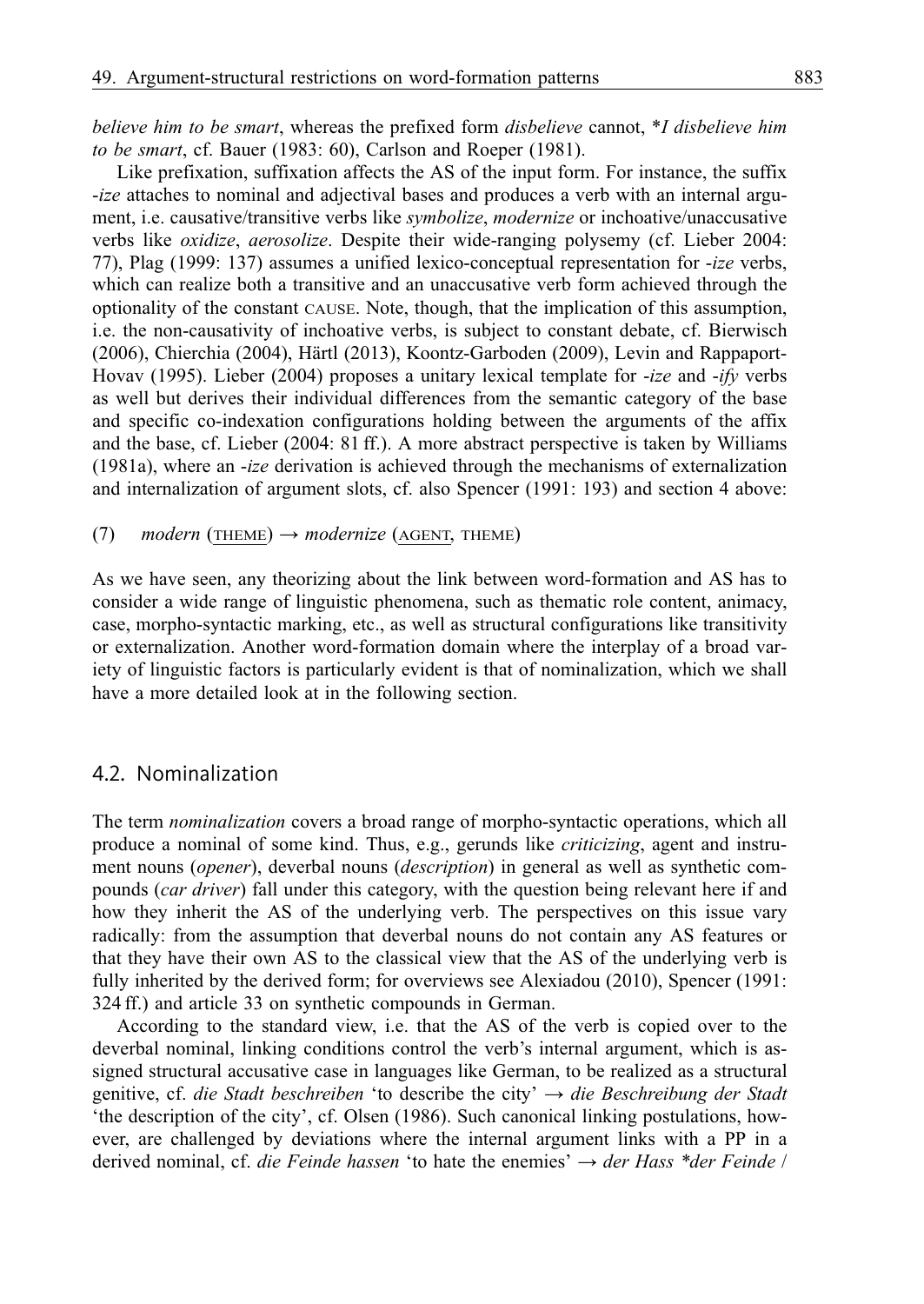*auf die Feinde* 'the hatred of the enemies / towards the enemies', cf. Lindauer (1995), Ehrich and Rapp (2000). This has led some researchers to conclude that derived nominals are equipped with their own AS, which is determined by semantic aspects like the eventstructural properties of the nominal, cf. Grimshaw (1990), or the affectedness of the lowest argument, cf. Ehrich and Rapp (2000) and section 4.2.3 for further details.

On the other end of the theoretical spectrum we find approaches in which no verbal AS features are present in the grammatical representation of derived nominals. To substantiate this conception, in many cases the ontological differences between nouns and verbs are brought forward and, in particular, the optionality of the arguments of nouns, cf. Dowty (1998), Kayne (2008). Kaufmann (2002) argues that nouns do not exhibit a fixed array of linkers and considers the "arguments" of nouns to be semantic attributes instead, for which certain interpretative defaults apply. Likewise, Fanselow (1988) employs what he calls prominent meaning relations holding between the constituents of complex nouns, thus, making lexical-semantic argument positions redundant. According to Fanselow, this applies to derived nominals like *Verfasser des Buches* 'composer of the book' as well, for which a stereotypical relation like WRITE needs to be deduced thus explaining its parallels in meaning to non-derived nouns like *Autor des Buches* 'author of the book' (cf. Olsen 1992 for critical discussion). Problematic for such concept-based approaches are linking differences between deverbal nominals like *Jill's shock* vs. *Jill's attempt*. Here, parallel prominence relations link crosswise such that the genitive NP of a nominalized psych-predicate like *shock* links with an internal experiencer argument, whereas with *attempt* the genitive is linked with the external agent argument (cf. Bauer 1983: 77). This behavior can only be explained by dint of the predicates' lexical-semantic properties, which have to be somehow active in the derivation.

#### 4.2.1. Linking conditions on nominalization

According to several theories, inter alia Grimshaw's (1990) prominence theory, external arguments cannot be realized within synthetic compounds, cf. \**gourmet-eating*, *\*touristarriving*, *\*child-sleeper*. A similar restriction is implemented by Selkirk (1982), where the author employs her subject condition to allow only internal arguments to appear within a synthetic compound (cf. also Chomsky 1970). Borer (2003) doubts the validity of a general constraint against external arguments occurring within derived nominals, providing examples of -*ion* nouns, where a genitive NP is linked with an agent role, i.e. an apparent external argument, cf. *the enemy's destruction of the city*. Also, Di Sciullo (1992) questions the rigidity of the constraint in reference to examples like *expert-tested*, in which the noun contained in the compound is associated with the external argument role of the base verb as well (ibid.: 66). Baker (1998) makes the same observation although with a different interpretation: According to Baker, the linking behavior of such adjectival constructions (i.e. *expert-tested* as in *expert-tested guide*) is expected under the subject condition because the agent role of a past participle form does not figure as an external argument but as an internal one. Rather, it is the theme (i.e. *guide*), which functions as the external argument of the adjectival predicate (ibid.: 191). Note, however, that AS based approaches, in general, are weakened by the noticeable degree of nonproductivity of the construction. While, for example, constructions like *expert-tested*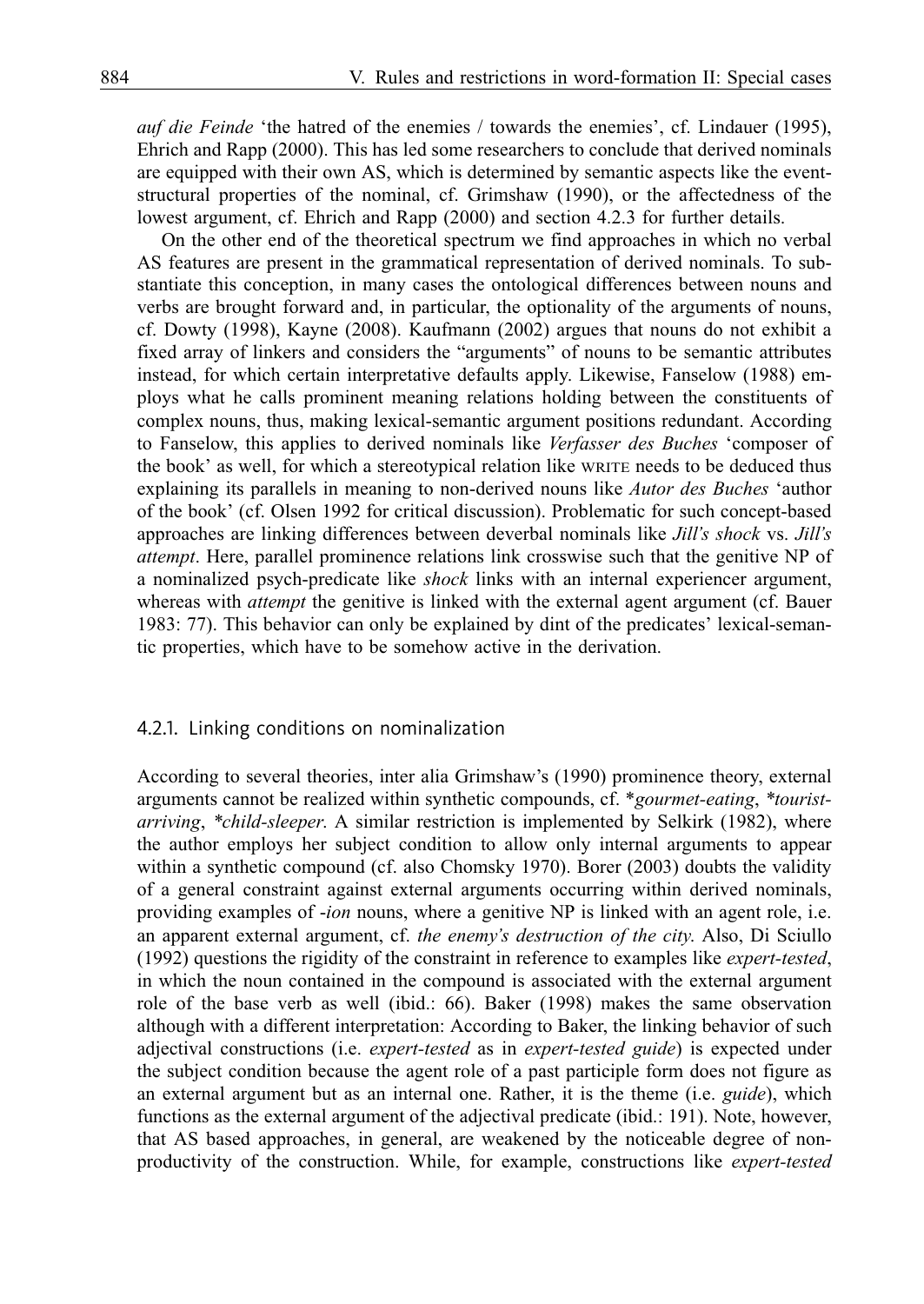*guide* or *chef-cooked dish* may well be acceptable, a less stereotypical relation between the roles involved renders the expression odd, cf. ??*grandmother-knitted sweater*, ??*professor-taught subject*. Alternatively, what seems to play a role here is the conceptual salience of the property expressed with the adjective, which determines its interpretability and which makes its analysis as synthetic compound in the narrow sense redundant. Such a view is compatible with approaches which favor an analysis based on free interpretation, like Marantz's (1997). These assume, along the lines of Grimshaw (1990) and the above restriction against external arguments, that agent-like genitives in phrases like *the King's separation of the family* should rather be characterized as POSSESSORS, which happen to correspond to an agent interpretation based on conceptual knowledge, cf. Borer (2003) for critical discussion. The accessibility of such agent readings independent of AS is also evident in NPs like *the German invasion*, where the modifier *German* can receive both an agent interpretation as well as a theme interpretation, cf. Roeper and van Hout (1999). It is clear, however, that the adjective does not function as an argument, at least on the theme interpretation: as soon as an explicit agent is provided, the theme reading of *German* is no longer available, cf. \**the German invasion by France* (ibid.: 8).

#### 4.2.2. Nominalization with -*er* and -*ee*

The structural status of the arguments as external or internal is also relevant in -*er* nominalizations. A standard assumption comes from Levin and Rappaport (1988: 1068), who formulate a requirement for the bases of -*er* nominals that they contain an external argument, cf. *appealer* vs. \**appearer*, which is bound by the affix (cf. Di Sciullo 1992: 73). The specific thematic content of the role is not decisive, see Fleischer and Barz (1995: 151 ff.), Lieber (2004: 17) for lists of possible meanings of -*er* nominals. Furthermore, instrument interpretations are grammatical if this role can also be realized as subject of a corresponding proposition, cf. Levin and Rappaport (1988: 1071 f.), Rainer (2005: 348 f.):

(8) a. A metal gadget opened the can.

 $\rightarrow$  can opener<sub>INSTRUMENT</sub>

b. \*A silver fork ate the meat.  $\rightarrow$  \*meat eater<sub>INSTRUMENT</sub>

It is commonly assumed that deverbal -*er* nominals (or a subset of them, see below), in some way, inherit the object arguments of the base, cf. *baker of bread*, *giver of presents to children*, which Lieber (2004: 61 f.) captures using her principle of co-indexation, see also section 3.1 above. Object arguments are not inherited in compound expressions containing a gerund, cf. \**baking man of bread*, \**frying pan of meat*, cf. Di Sciullo and Williams (1987). Besides, there are also several instances of -*er* nominals like *villager* and *Londoner*, which are not related to a verbal base, cf. Booij and Lieber (2004), Fleischer and Barz (1995: 154 f.) and, for diachronic aspects relevant in this context, Meibauer, Guttropf and Scherer (2004).

Di Sciullo (1992) examines Italian verb-noun compounds like *taglia-carte* 'paper cutter; lit. cut-paper' and claims that the external argument of the verbal part is realized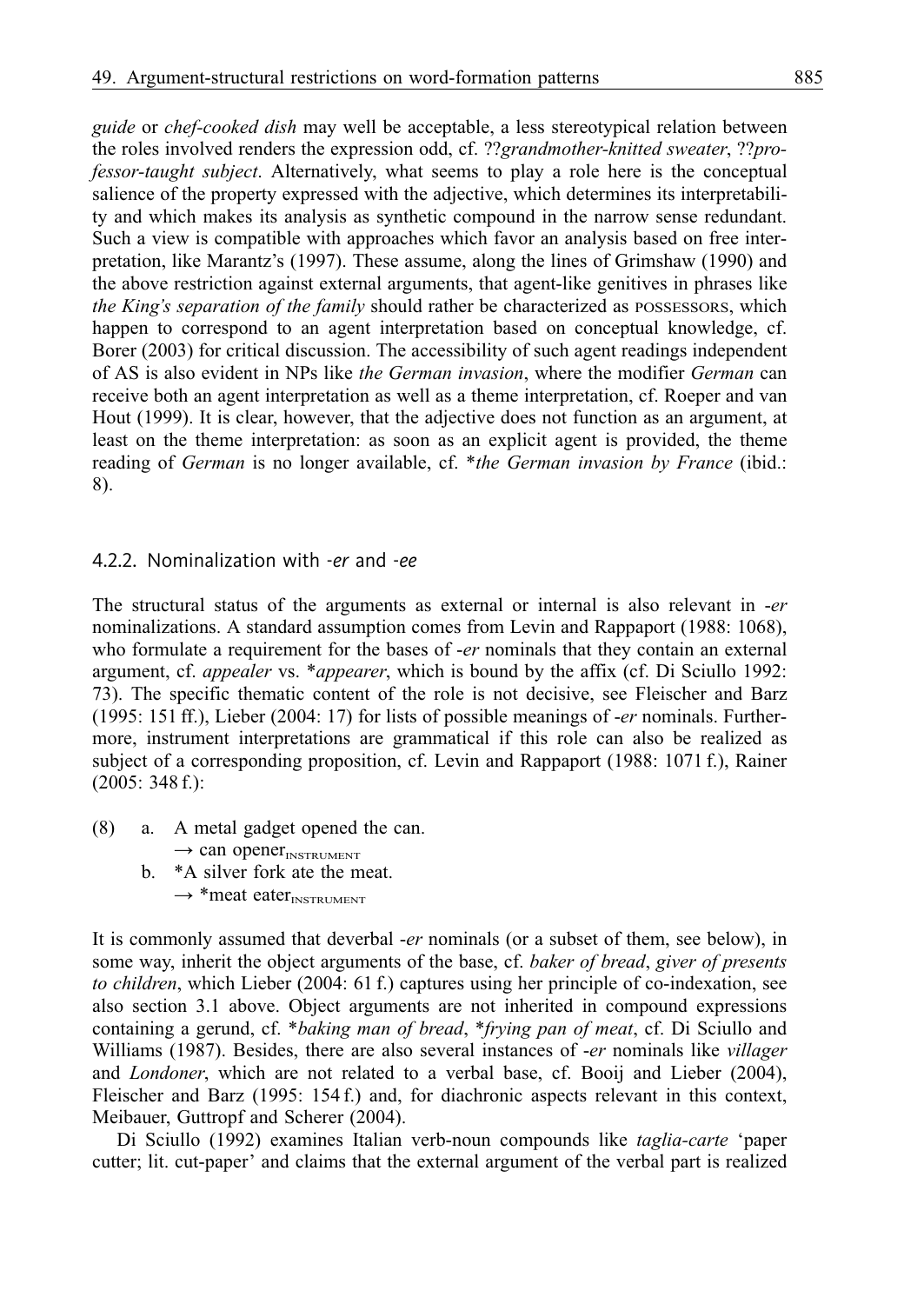as *pro* (existent in Italian but not in English or German) inside the compound. According to Di Sciullo, this explains the unavailability of synthetic -*ore* '-er' compounds in Italian, as this affix, too, binds an external argument role. As a result, the external argument would be satisfied twice in a synthetic -*ore* compound thus producing a theta criterion violation, cf. \**tagliatore*-*carte* (ibid.: 72). Note that Di Sciullo uses this argumentation to strengthen her reservations against the subject condition, which bans external arguments from being realized within compounds, see the previous section.

A concept-based restriction on deverbal -*er* nominals (and synthetic compounds in general) is that they cannot contain cognate objects as non-head, cf. *\*tear crier*, \**dream dreamer*, as they render the compound's meaning tautological. Instead, a cognate object requires a taxonomic specification of the argument expression: *false tears crier*, *nightmare dreamer*. Similar observations have been made for unacceptable noun-noun compounds like \**furniture chair* or \**animal horse*, with the explanation that a modifier of a compound must always bring about an ontological specification of the head noun's extension, cf. Meyer (1993: 102), Štekauer (2005: 11).

Along with event structural factors, which we shall examine in the next section, it is also the optionality of the predicate's internal argument, which determines the interpretation of deverbal -*er* nominals. Olsen (2000: 907) observes that, for example, *tree devourer*, due to the obligatory internal argument of *devour*, receives an interpretation of an entity that devours trees, whereas *tree* in *tree eater*, which contains a predicate with an omissible internal argument, is open for an interpretation as a locative modifier, i.e. an eater in trees.

Nouns with the -*ee* suffix (present in English but not in Dutch and as a less productive equivalent -*ling* in German, as in *Prüfling* 'test-ee', *Ankömmling* 'arriv-ee') can be derivatives of transitive verbs, cf. *employee*, *trainee*. In these cases, the derived noun is related to the object argument of the predicate. But we also find subject-oriented -*ee* nouns, like *escapee*, *attendee*, and nouns that derive from genuinely intransitive verbs, like *standee*, again questioning conventional accounts based on AS inheritance (cf. Barker 1998, Spencer 2005 and article 52 on semantic restrictions on word-formation). The selectional characteristics of -*ee* have also led to several semantic treatments of the derivation, where semantic-conceptual features associated with volitionality and sentience are put in focus of the theoretical description, cf., e.g., Booij and Lieber (2004).

Note that -*er* nominals with an *of*-complement cannot receive an instrument reading as only an agentive-eventive interpretation is possible with them: \**opener*<sub>INSTRUMENT</sub> of *cans*, \**sharpener*<sub>INSTRUMENT</sub> *of knives*. This has led to the well-known assumption that only eventive -*er* nominals inherit the verbal AS and can hence realize an *of*-complement, whereas non-eventive ones cannot, cf. van Hout and Roeper (1998), Levin and Rappaport (1988). Thus, for instance, *destroyer of the city* denotes somebody who has actually destroyed something at some time, whereas a *destroyer*, i.e. a warship, may never destroy anything (ibid.: 1069). Olsen (1992: 23 f.), however, points to the influence of the determiner semantics in this context and discusses examples like *closer of gates*, which, although an  $-er_{\Delta S}$  nominal in Levin and Rappaport's conception, receive a noneventive, generic interpretation, cf. also Alexiadou and Schäfer (2010) for a related aspectual analysis as well as McIntyre (2010) for discussion. Generic qualities are also reflected in compounds and in the well-described non-referentiality of the modifier of a compound (cf. Lawrenz 1996, Meibauer 2007), which, in turn, promotes the instrument reading of a synthetic -*er* compound like *knife sharpener*.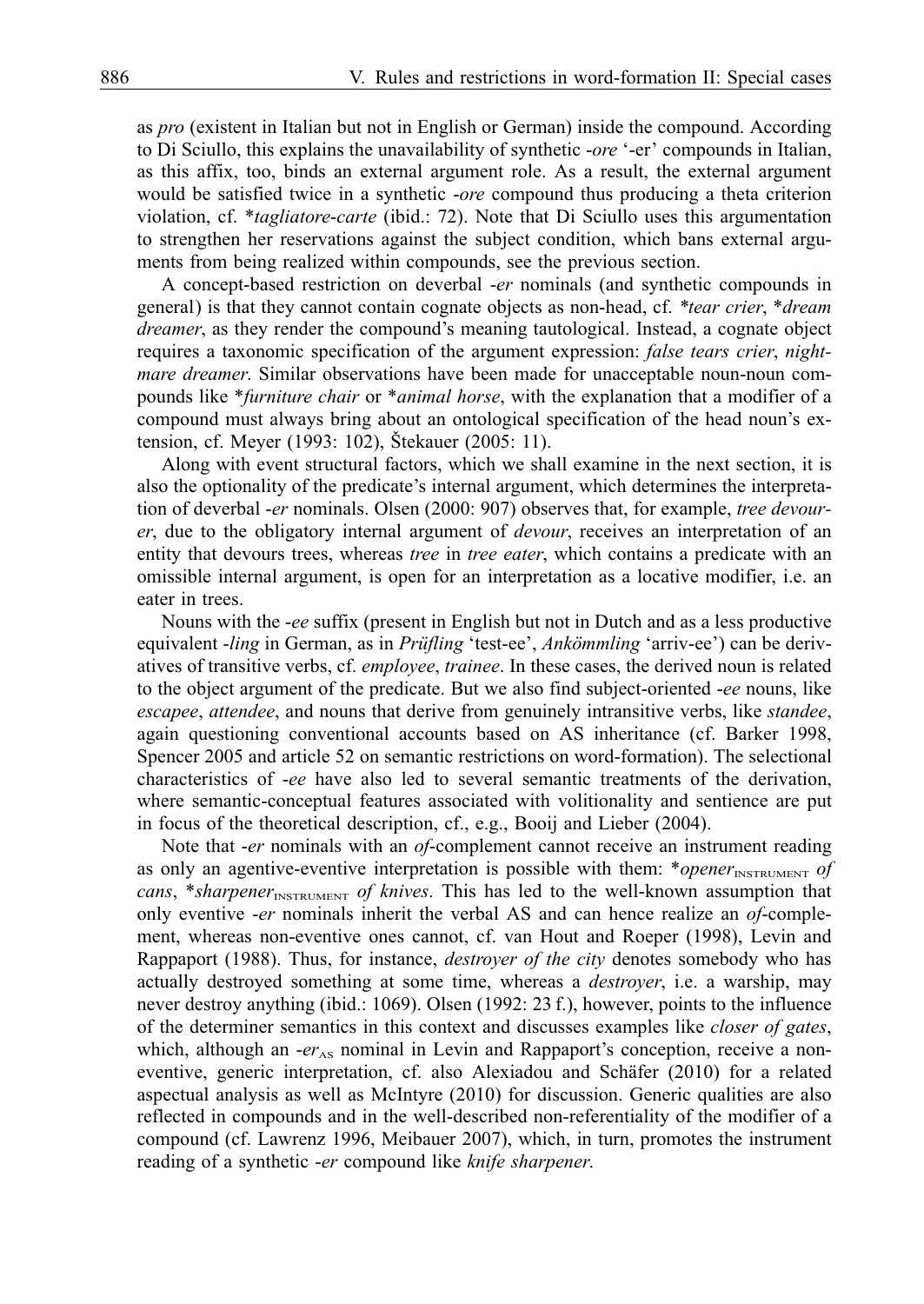#### 4.2.3. Event structural conditions on nominalization

Event structural properties have long been argued to determine the availability of AS in nominalizations. One of the standard assumptions can be traced back to Grimshaw (1990). She assumes that the presence of AS in a deverbal nominal depends on whether the nominal denotes a process, i.e. a complex event, or rather a non-eventive result of some event (ibid.: 49):

- (9) a. The examination $_{\text{Process}}$  of the student was in the office at 12:00.
	- b. The exam<sub>RESULT</sub> (??of the student) was in the drawer.

Process nominals can be identified in time and space and can hence combine with temporal and spatial modifiers, cf. (9a), whereas result nominals can only be spatially identified, as (9b) illustrates. The underlying idea is that complements in NPs are not altogether optional; instead, only nominals lacking aspectual structure do not exhibit AS. A number of grammatical criteria have been isolated to substantiate the grammatical distinction displayed in (9), one of them being that a genitive NP in process nominals is linked with an agent role, whereas it is linked with a possessor role in result nominals, cf. *the teacher's examination of the student* vs. *the teacher's exam*, cf. (ibid.: 51) and Alexiadou (2001: 10 ff.), Alexiadou and Grimshaw (2008) for overviews of the differences between the two types. Criticism raised against Grimshaw's original concept holds that, among other things, process nominals, too, do not necessarily require all their roles to be realized, as is illustrated in *An unskilled instructor's examination will take a long time*, where the internal argument of *examine* is not realized, cf. Pustejovsky (1995: 257 f.).

Problematic for the above distinction is also the significant number of deverbal nouns which realize their internal argument overtly but can still receive a result interpretation as in *The written description of the painting is in the drawer*, cf. Bierwisch (1989), (2009). As McIntyre (p.c.) notes, however, the problem dissolves under the assumption that the PP *of the painting* in this example does not link with the object argument of the verbal base but rather figures as an *of*-complementation to a relational noun on a par with non-deverbal nouns like *replica*, as in *replica of the painting*. A related assumption is implied in Grimshaw's (1990) distinction between *of*-phrases functioning as arguments ("a-adjuncts" in her terminology) and those functioning as "modifiers". For example, *of the girl* in *picture of the girl* containing the relational noun *picture* is described as a modifier by Grimshaw (1990: 144). Following this logic, the PP *of the painting* in *description*<sub>RESULT</sub> *of the painting* figures as a modifier just as it figures as a modifier of the noun *replica* or *picture*. The distinction between *of*-modifier and *of*-argument is reflected in the separability of *of*-modifiers from their head, cf. *The picture was of the girl* vs. *\*The destruction was of the city*, which Grimshaw attributes to the locality restriction of theta-assignment holding for arguments but not for modifiers. This, in turn, predicts that the above -*ion* noun with a result reading can be separated from a (non-argument) *of*phrase, whereas the corresponding process nominal is predicted not to be detachable from the *of*-phrase. This is indeed supported by the following contrast:

- (10) a. The written description<sub>RESULT</sub> was [of the painting]<sub>MODIFIER</sub>.
	- b. \*The frequent description<sub>PROCESS</sub> was [of the painting] $_{\text{ARGUMENT}}$ .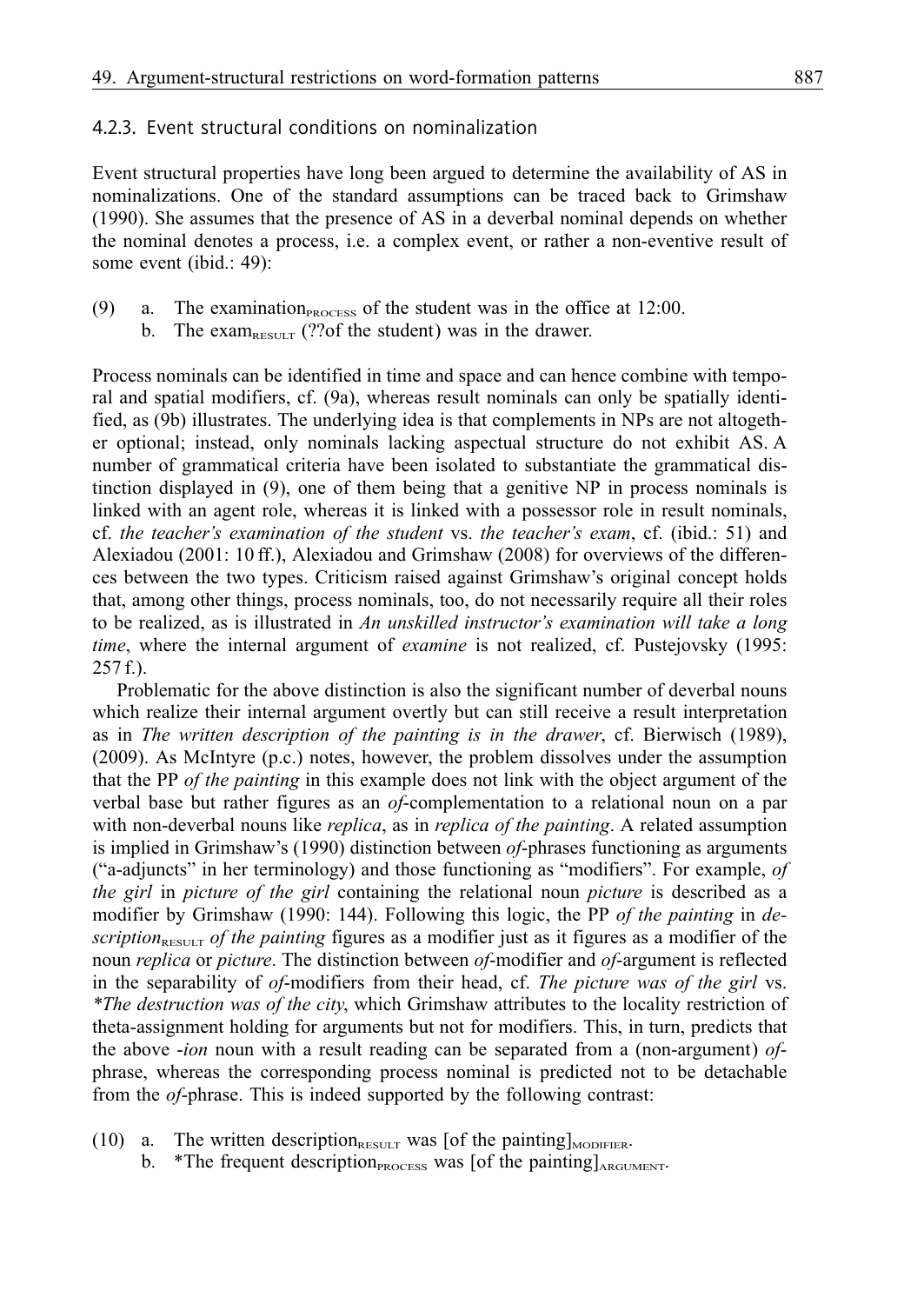Alternative perspectives on the correlation between nominalization and AS realization put a stronger focus on the lexical-semantic qualities of the nouns involved. For example, Ehrich and Rapp (2000) consider verbal and nominal ASs to be completely independent of each other, each equipped with its own individual linking rules. Here, the linking properties of a deverbal noun, process nominal or not, are not derived from the underlying verb and, as the authors assume, it is the feature of affectedness, which determines the linking properties of arguments. The basic idea is that the interpretation of a postnominal genitive NP, in German, depends on whether the noun's semantic representation contains a BECOME-operator: a postnominal genitive will always be interpreted, when present, as the lowest argument under BECOME, i.e. as an affected theme. This explains why postnominal genitives in NPs like *Hinrichtung des Henkers* 'execution of the hangman', which involve an affected object, can only be interpreted as theme, while nonaffecting predicates can realize any role in this position, cf. *Entdeckung des Seefahrers*<sub>AGENT/THEME</sub> 'discovery of the sailor', *Verehrung der Mädchen*<sub>EXPERIENCER/THEME</sub> 'adoration of the girls', cf. (ibid.: 279 f.). The factor of affectedness has also been observed to have an impact on the preposing of object NPs, which are banned from a prenominal position in a deverbal nominal if they denote an unaffected object: *\*the fact's knowledge* vs. *the city's destruction*, cf. Anderson (1977, 2007: 121 ff.). It has been argued that the affectedness constraint on preposed NPs is subject to parameterization as no restriction in terms of NP-internal fronting is active, for example, in Greek, cf. Alexiadou (2001: 94 ff.) for discussion.

Event-structural conditions on AS linking can be found to be active elsewhere in word-formation. For instance, aspectual properties have also been described as a key factor determining the locative alternation (see section 4.1) and producing the meaning differences anchored in the alternating pairs, cf. Olsen (1994). This illustrates, all in all, that only a wide-ranging and interrelated view on the different components of the linguistic system and its interfaces will contribute to a full understanding of the lexical productivity in human language.

#### 5. References

Ackema, Peter and Ad Neeleman

- 2004 *Beyond Morphology. Interface Conditions on Word Formation*. Oxford: Oxford University Press.
- Alexiadou, Artemis
	- 2001 *Functional Structure in Nominals. Nominalization and Ergativity*. Amsterdam/Philadelphia: Benjamins.

Alexiadou, Artemis

2010 Nominalizations: A probe into the architecture of grammar. *Language and Linguistics Compass* 4: 496−511.

Alexiadou, Artemis and Jane Grimshaw

2008 Verbs, nouns and affixation. In: Florian Schäfer (ed.), *SinSpeC* 1. *Working Papers of the SFB 732*, 1−16. Stuttgart: OPUS.

Alexiadou, Artemis and Florian Schäfer

2010 On the syntax of episodical vs. dispositional -*er* nominals. In: Artemis Alexiadou and Monika Rathert (eds.), *Nominalizations Across Languages and Frameworks*, 9−38. Berlin: Mouton de Gruyter.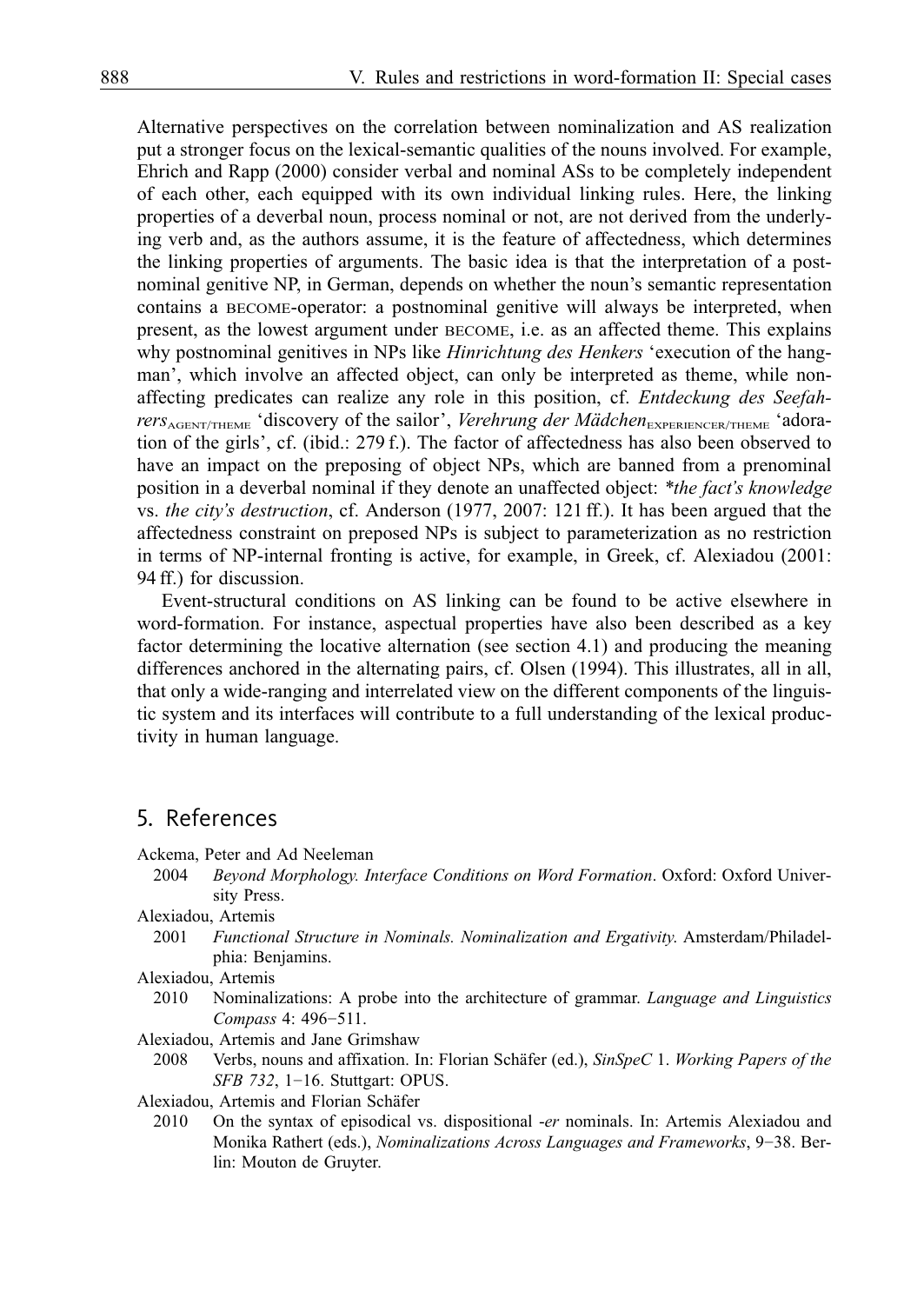#### Anderson, Mona

1977 NP preposing in noun phrases. *North-Eastern Linguistic Society* 8: 12−21.

#### Anderson, Mona

2007 Affectedness. In: Martin Everaert and Henk van Riemsdijk (eds.), *The Blackwell Companion to Syntax*, 121−141. Malden, MA: Blackwell.

## Anderson, Stephen R.<br>1992 *A-mornhou*

1992 *A-morphous Morphology*. Cambridge, MA: Cambridge University Press.

#### Baker, Mark

1988 *Incorporation. A Theory of Grammatical Function Changing*. Chicago, IL: University of Chicago Press.

#### Baker, Mark

1998 Comments on the paper by Sadock. In: Steven G. Lapointe, Diane K. Brentari and Patrick M. Farrell (eds.), *Morphology and its Relation to Phonology and Syntax*, 188− 212. Stanford, CA: CSLI.

#### Barker, Chris

1998 Episodic *-ee* in English: A thematic role constraint on new word formation. *Language* 74: 695−727.

#### Bauer, Laurie

1983 *English Word-Formation*. Cambridge, MA: Cambridge University Press.

#### Bierwisch, Manfred

1989 Event nominalizations: Proposals and problems. In: Wolfgang Motsch (ed.), *Wortstruktur und Satzstruktur*, 1−73. Berlin: Akademie Verlag.

#### Bierwisch, Manfred

2006 German reflexives as proper and improper arguments. In: Patrick Brandt and Eric Fuß (eds.), *Form, Structure, and Grammar. A Festschrift Presented to Günther Grewendorf on Occasion of his 60th Birthday*, 15−36. Berlin: Akademie Verlag.

#### Bierwisch, Manfred

2009 Nominalization − lexical and syntactic aspects. In: Anastasia Giannakidou and Monika Rathert (eds.), *Quantification, Definiteness, and Nominalization*. Oxford: Oxford University Press.

#### Booij, Geert

1992 Morphology, semantics, and argument structure. In: Iggy Roca (ed.), *Thematic Structure. Its Role in Grammar*, 27−50. Dordrecht: Foris.

#### Booij, Geert

2009a Lexical integrity as a formal universal: A constructionist view. In: Sergio Scalise, Elisabetta Magni and Antonietta Bisetto (eds.), *Universals of Language Today*, 83−100. Berlin: Springer.

Booij, Geert

2009b Phrasal names: A constructionist analysis. *Word Structure* 2: 219−240.

Booij, Geert and Rochelle Lieber

2004 On the paradigmatic nature of affixal semantics in English and Dutch. *Linguistics* 42: 327−357.

#### Borer, Hagit

1991 The causative-inchoative alternation: A case study in parallel morphology. *The Linguistic Review* 8(2−4): 119−158.

#### Borer, Hagit

2003 Exo-skeletal vs. endo-skeletal explanations: Syntactic projections and the lexicon. In: John Moore and Maria Polinsky (eds.), *The Nature of Explanation in Linguistic Theory*, 31−67. Stanford, CA: CSLI.

Carlson, Greg and Thomas Roeper

1981 Morphology and subcategorization: Case and the unmarked complex verb. In: Teun Hoekstra, Harry van der Hulst and Michael Moortgat (eds.), *Lexical Grammar*, 123− 164. Dordrecht: Foris.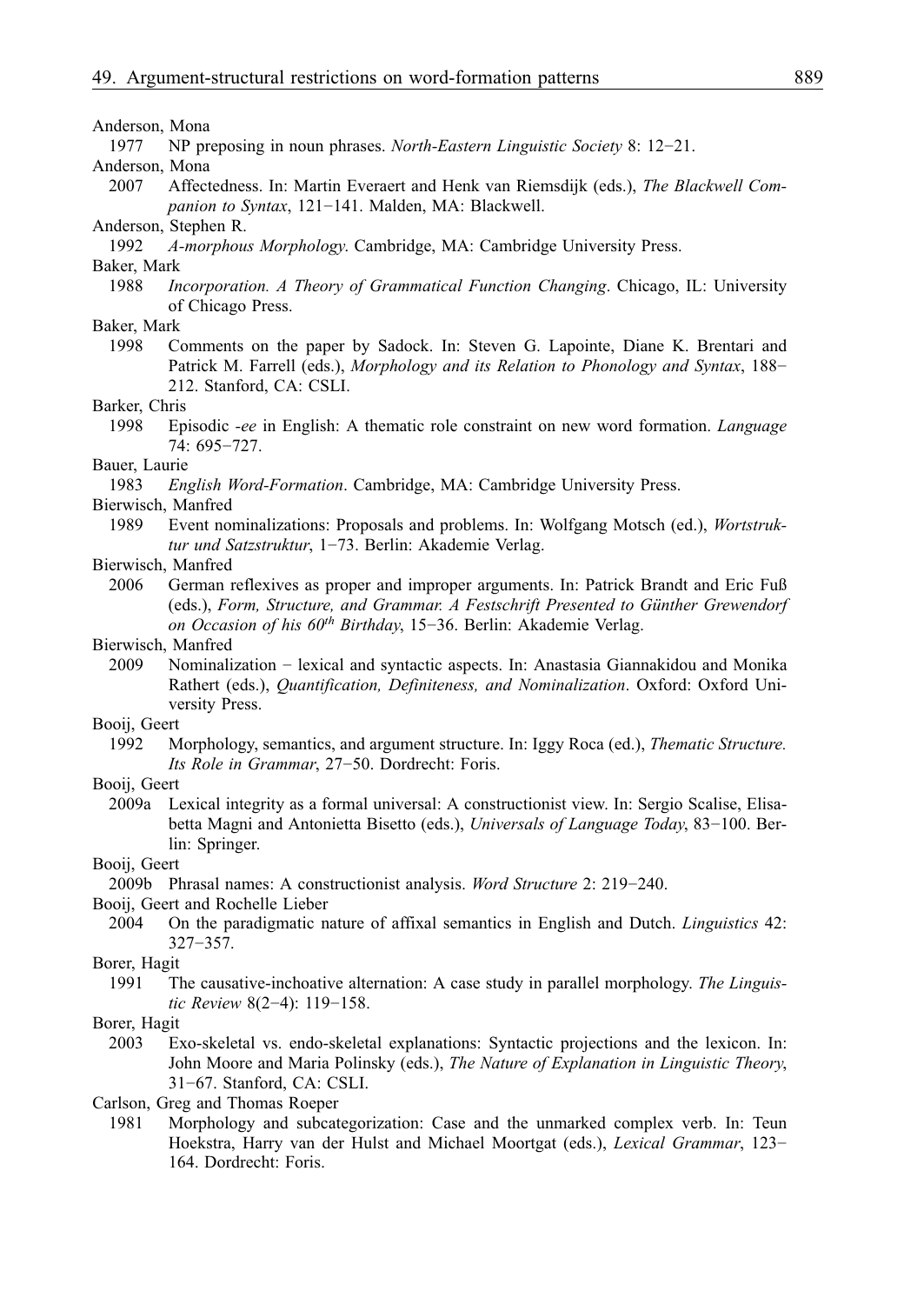Carstairs-McCarthy, Andrew 2010 *The Evolution of Morphology*. Oxford: Oxford University Press. Chierchia, Gennaro 2004 A semantics for unaccusatives and its syntactic consequences. In: Artemis Alexiadou, Elena Anagnostopoulou and Martin Everaert (eds.), *The Unaccusativity Puzzle*, 22−59. Oxford: Oxford University Press. Chomsky, Noam 1970 Remarks on nominalization. In: Roderick A. Jacobs and Peter S. Rosenbaum (eds.), *Readings in English Transformational Grammar*, 184−221. Waltham, MA: Blaisdell. Chomsky, Noam 1981 *Lectures on Government and Binding*. Dordrecht: Foris. Dehé, Nicole, Ray Jackendoff, Andrew McIntyre and Silke Urban (eds.) 2002 *Verb Particle Explorations*. Berlin: Mouton de Gruyter. Di Sciullo, Anna Maria 1992 Deverbal compounds and the external argument. In: Iggy M. Roca (ed.), *Thematic Structure. Its Role in Grammar*, 65−78. Dordrecht: Foris. Di Sciullo, Anna Maria 2005 Decomposing compounds. *SKASE Journal of Theoretical Linguistics* 2(3): 14−33. Di Sciullo, Anna Maria and Edwin Williams 1987 *On the Definition of Word*. Cambridge, MA: MIT Press. Dowty, David 1989 On the semantic content of the notion thematic role. In: Gennaro Chierchia, Barbara Partee and Raymond Turner (eds.), *Properties, Types and Meanings. Semantic Issues*, 69−129. Dordrecht: Kluwer. Ehrich, Veronika and Irene Rapp 2000 Sortale Bedeutung und Argumentstruktur: *ung*-Nominalisierungen im Deutschen. *Zeitschrift für Sprachwissenschaft* 19(2): 245−303. Fanselow, Gisbert 1988 Word syntax and semantic principles. In: Geert Booij and Jaap van Marle (eds.), *Yearbook of Morphology 1988*, 95−122. Dordrecht: Foris. Fleischer, Wolfgang and Irmhild Barz 1995 *Wortbildung der deutschen Gegenwartssprache.* 2nd ed. Tübingen: Niemeyer. Gagné, Christina L. and Edward J. Shoben 1997 The influence of thematic relations on the comprehension of non-predicating conceptual combinations. *Journal of Experimental Psychology: Learning, Memory, and Cognition* 23: 71−87. Grimshaw, Jane 1990 *Argument Structure*. Cambridge, MA: MIT Press. Günther, Hartmut 1987 Wortbildung, Syntax, *be*-Verben und das Lexikon. *Beiträge zur Geschichte der deutschen Sprache und Literatur* 109: 179−201. Harley, Heidi 2008 Compounding in distributed morphology. In: Rochelle Lieber and Pavol Štekauer (eds.), *The Oxford Handbook of Compounding*, 129−144. Oxford: Oxford University Press. Härtl, Holden 2001 *CAUSE und CHANGE. Thematische Relationen und Ereignisstrukturen in Konzeptualisierung und Grammatikalisierung*. Berlin: Akademie Verlag. Härtl, Holden 2013 Generic rescue: Argument alternations and the monotonicity condition. In: Patrick Brandt and Eric Fuß (eds.), *Repairs. The Added Value of Being Wrong*, 95−130. Berlin/ New York: Mouton de Gruyter.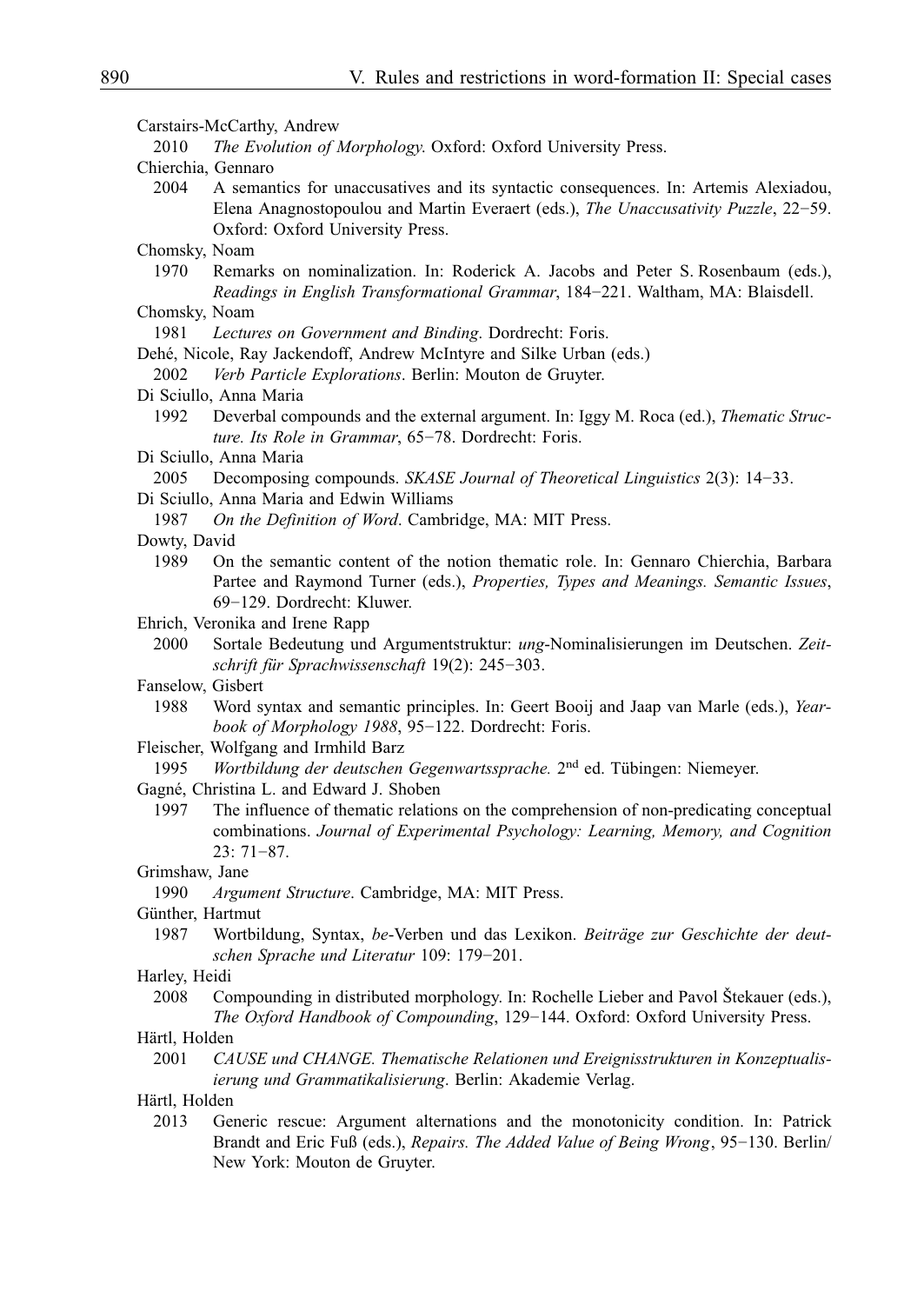Hout, Angeliek van and Thomas Roeper

1998 Events and aspectual structure in derivational morphology. *MIT Working Papers in Linguistics* 32: 175−220.

#### Jackendoff, Ray

1975 Morphological and semantic regularities in the lexicon. *Language* 51(3): 639−671.

#### Kastovsky, Dieter

2005 Hans Marchand and the Marchandeans. In: Pavol Štekauer and Rochelle Lieber (eds.), *Handbook of Word-Formation*, 99−124. Dordrecht: Springer.

#### Kaufmann, Ingrid

2002 Infinitivnominalisierungen von reflexiven Verben: Evidenz gegen Argumentstrukturvererbung? In: Claudia Maienborn (ed.), *(A)Symmetrien − (A)Symmetries. Beiträge zu Ehren von Ewald Lang / Papers in Honor of Ewald Lang*, 203−232. Tübingen: Stauffenburg.

#### Kayne, Richard

- 2008 Antisymmetry and the lexicon. *Linguistic Variation Yearbook* 8: 1−32. Koontz-Garboden, Andrew
- 2009 Anticausativization. *Natural Language and Linguistic Theory* 27: 77−138.
- Lakoff, George
	- 1970 *Irregularity in Syntax*. New York: Holt, Rinehart and Winston.

#### Lawrenz, Birgit

1996 *Der Zwischen-den-Mahlzeiten-Imbiß* und *der Herren-der-Welt-Größenwahn*: Aspekte der Struktur und Bildungsweisen von Phrasenkomposita im Deutschen. *Zeitschrift für Germanistische Linguistik* 24: 1−15.

#### Lees, Robert B.

1960 *The Grammar of English Nominalizations*. Bloomington, IN: Indiana University Press. Levi, Judith N.

- 1978 *The Syntax and Semantics of Complex Nominals*. New York: Academic Press. Levin, Beth and Malka Rappaport
- 1988 Non-event -*er* nominals: A probe into argument structure. *Linguistics* 26: 1067−1083. Levin, Beth and Malka Rappaport Hovav
- 1995 *Unaccusativity. At the Syntax-Lexical Semantics Interface*. Cambridge, MA: MIT Press. Lieber, Rochelle
- 1983 Argument linking and compounds in English. *Linguistic Inquiry* 14(2): 251−285. Lieber, Rochelle
	- 1992 *Deconstructing Morphology. Word Formation in Syntactic Theory*. Chicago: University of Chicago Press.

#### Lieber, Rochelle

1998 The suffix *-ize* in English: Implications for morphology. In: Steven G. Lapointe, Diane K. Brentari and Patrick M. Farrell (eds.), *Morphology and its Relation to Phonology and Syntax*, 12−33. Stanford, CA: CSLI.

#### Lieber, Rochelle

2004 *Morphology and Lexical Semantics*. Cambridge: Cambridge University Press.

#### Lieber, Rochelle

2005 Word formation processes in English. In: Pavol Štekauer and Rochelle Lieber (eds.), *Handbook of Word-Formation*, 375−427. Dordrecht: Springer.

#### Lieber, Rochelle

2006 The category of roots and the roots of categories. What we learn from selection in derivation. *Morphology* 16: 247−272.

#### Lindauer, Thomas

1995 *Genitivattribute. Eine morphosyntaktische Untersuchung zum DP/NP-System*. Tübingen: Niemeyer.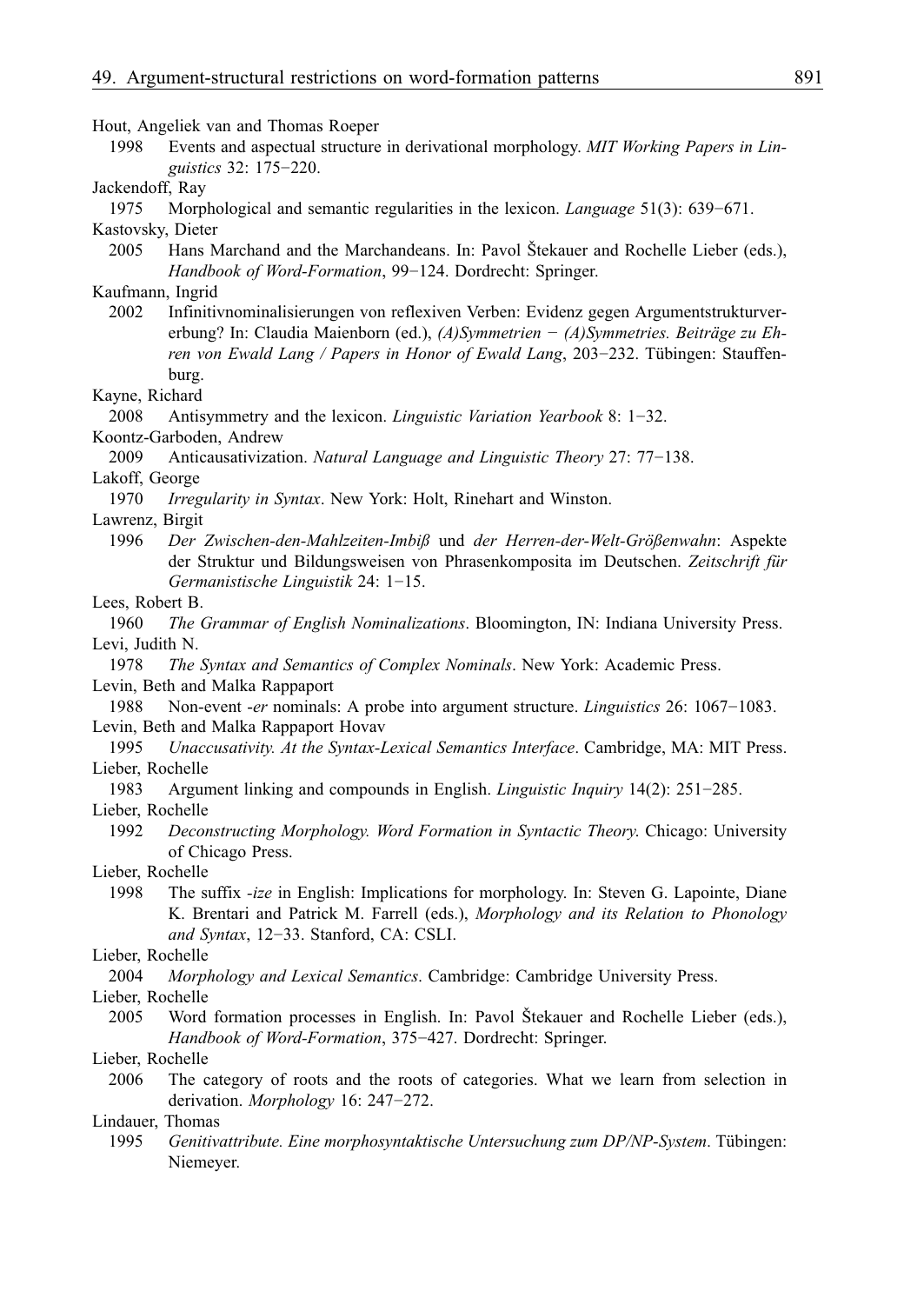| Marantz, Alec                              |                                                                                                                                                                          |
|--------------------------------------------|--------------------------------------------------------------------------------------------------------------------------------------------------------------------------|
| 1997                                       | No escape from syntax. University of Pennsylvania Working Papers in Linguistics 4(2):<br>$201 - 225$ .                                                                   |
| Marchand, Hans                             |                                                                                                                                                                          |
| 1969                                       | The Categories and Types of Present-Day English Word-Formation. A Synchronic-Dia-<br>chronic Approach. 2 <sup>nd</sup> ed. München: Beck.                                |
| McIntyre, Andrew                           |                                                                                                                                                                          |
| 2003                                       | Preverbs, argument linking and verb semantics. In: Geert Booij and Jaap van Marle<br>(eds.), Yearbook of Morphology 2003, 119-144. Dordrecht: Kluwer.                    |
| McIntyre, Andrew                           |                                                                                                                                                                          |
| 2010                                       | Agentive Nominals and Argument Structure. Ms. Université de Neuchâtel.                                                                                                   |
| Meibauer, Jörg                             |                                                                                                                                                                          |
| 2007                                       | How marginal are phrasal compounds? Generalized insertion, expressivity, and I/Q-<br>interaction. Morphology 17: 233-259.                                                |
|                                            | Meibauer, Jörg, Anja Guttropf and Carmen Scherer                                                                                                                         |
| 2004                                       | Dynamic aspects of German -er-nominals: A probe into the interrelation of language<br>change and language acquisition. <i>Linguistics</i> $42(1)$ : 155-193.             |
| Meyer, Ralf                                |                                                                                                                                                                          |
| 1993                                       | Compound Comprehension in Isolation and in Context. The Contribution of Conceptual<br>and Discourse Knowledge to the Comprehension of German Novel Noun-Noun Com-        |
|                                            | pounds. Tübingen: Niemeyer.                                                                                                                                              |
| Olsen, Susan                               |                                                                                                                                                                          |
| 1986                                       | Wortbildung im Deutschen. Stuttgart: Kröner.                                                                                                                             |
| Olsen, Susan                               |                                                                                                                                                                          |
| 1989                                       | Zur Stellung der Wortbildung in der Grammatik. Drei Theorien der Affigierung. Papiere<br>zur Linguistik $40(1)$ : 3-22.                                                  |
| Olsen, Susan                               |                                                                                                                                                                          |
| 1992                                       | Zur Grammatik des Wortes: Argumente zur Argumentvererbung. Linguistische Berichte<br>$137:3-32.$                                                                         |
| Olsen, Susan                               |                                                                                                                                                                          |
| 1994                                       | Lokativalternation im Deutschen und Englischen. Zeitschrift für Sprachwissenschaft 13:<br>$201 - 235$ .                                                                  |
| Olsen, Susan                               |                                                                                                                                                                          |
|                                            | 1997a Zur Kategorie , Verbpartikel'. Beiträge zur Geschichte der deutschen Sprache und Lite-<br>ratur 119(1): 1-32.                                                      |
| Olsen, Susan                               |                                                                                                                                                                          |
| 1997b                                      | Der Dativ bei Partikelverben. In: Christa Dürscheid, Monika Schwarz and Karl-Heinz<br>Ramers (eds.), Festschrift für Heinz Vater, 307-328. Tübingen: Niemeyer.           |
| Olsen, Susan                               |                                                                                                                                                                          |
| 1998                                       | Semantische und konzeptuelle Aspekte der Partikelverbbildung mit ein-. Tübingen:<br>Stauffenburg.                                                                        |
| Olsen, Susan                               |                                                                                                                                                                          |
| 2000                                       | Composition. In: Geert Booij, Christian Lehmann and Joachim Mugdan (eds.), Morphol-<br>ogy. An International Handbook on Inflection and Word-Formation. Vol. 1, 897-916. |
| Berlin/New York: de Gruyter.<br>Plag, Ingo |                                                                                                                                                                          |
| 1999                                       | Morphological Productivity. Structural Constraints in English Derivation. Berlin/New<br>York: Mouton de Gruyter.                                                         |
| Pustejovsky, James                         |                                                                                                                                                                          |
| 1995                                       | The Generative Lexicon. Cambridge, MA: MIT Press.                                                                                                                        |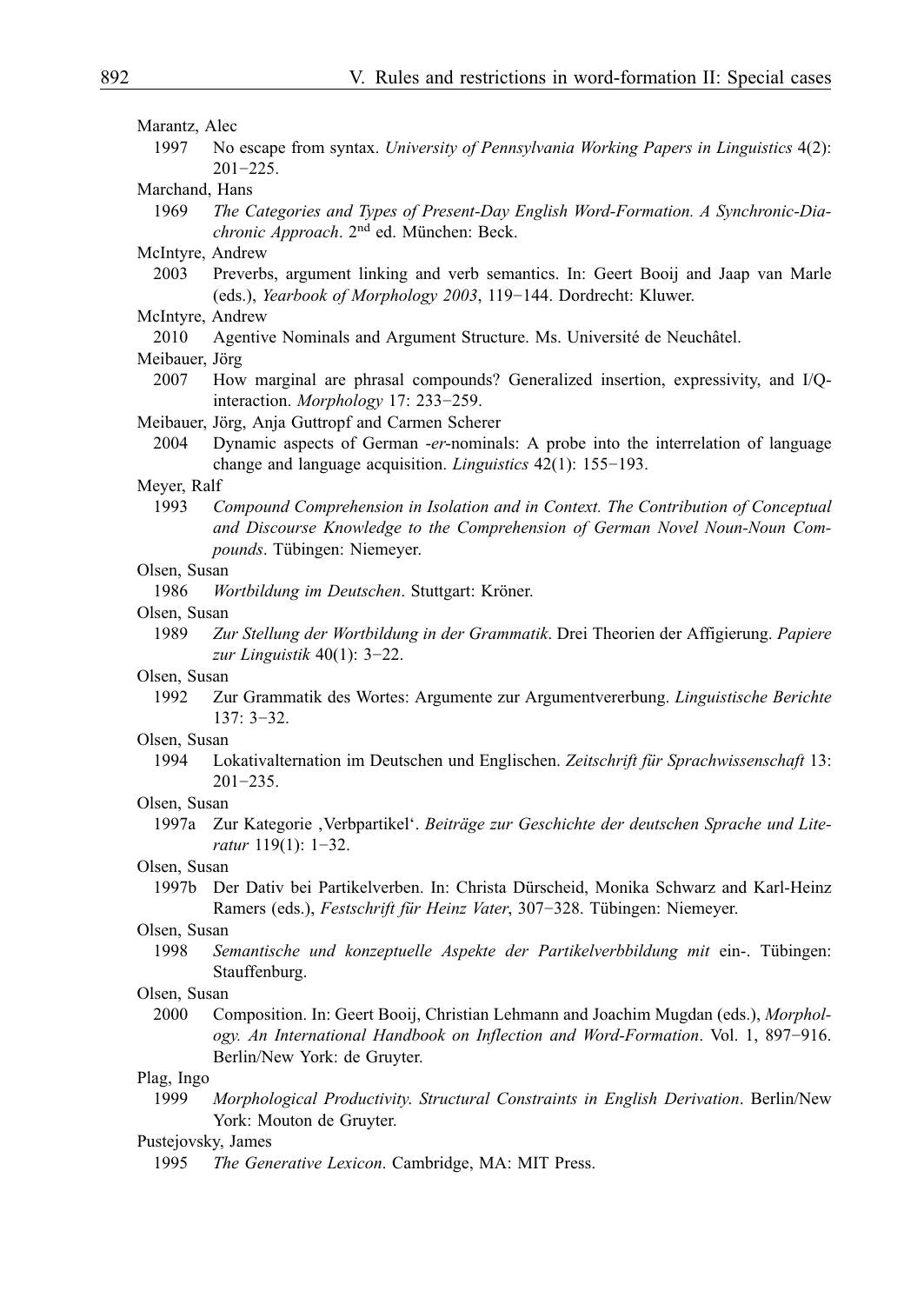#### Rainer, Franz

2005 Constraints on productivity. In: Pavol Štekauer and Rochelle Lieber (eds.), *Handbook of Word-Formation*, 335−352. Dordrecht: Springer.

#### Randall, Janet

2010 *The Geometry of Argument Structure*. Dortrecht: Springer.

Rappaport, Malka and Beth Levin

- 1988 What to do with theta-roles. In: Wendy Wilkins (ed.), *Thematic Relations*, 7−36. New York: Academic Press.
- Roeper, Thomas
	- 1988 Compound syntax and head movement. In: Geert Booij and Jaap van Marle (eds.), *Yearbook of Morphology 1988*, 187−228. Dordrecht: Foris.
- Roeper, Thomas
	- 2005 Chomsky's remarks and the transformationalist hypothesis. In: Rochelle Lieber and Pavol Štekauer (eds.), *Handbook of English Word-Formation*, 187−228. Dordrecht: Springer.
- Roeper, Thomas and Muffy Siegel
- 1978 Lexical transformation for verbal compounds. *Linguistic Inquiry* 9: 199−260.
- Roeper, Thomas and Angeliek van Hout
	- 1999 The impact of nominalization on passive, -*able* and middle. Burzio's generalization and feature-movement in the lexicon. In: Liina Pylkkänen, Angeliek van Hout and Heidi Harley (eds.), *Papers from the UPenn/MIT Roundtable on the Lexicon*, 185−211. Cambridge, MA: MIT Press. Online:
		- http://people.umass.edu/roeper/online\_papers/
		- NOM-PASSIVE%20MITWPL%20VAN%20HOUT00.pdf [last access 7 Jan 2015].
- Schlücker, Barbara and Ingo Plag
	- 2011 Compound or phrase? Analogy in naming. *Lingua* 121: 1539−1551.
- Scalise, Sergio and Emiliano Guevara
	- 2005 The lexicalist approach to word-formation and the notion of the lexicon. In: Pavol Štekauer and Rochelle Lieber (eds.), *Handbook of Word-Formation*, 147−187. Dordrecht: Springer.
- Selkirk, Elisabeth O.
	- 1982 *The Syntax of Words*. Cambridge, MA: MIT Press.
- Solstad, Torgrim
	- 2010 Postnominal genitives and prepositional phrases in German: A uniform analysis. In: Artemis Alexiadou and Monika Rathert (eds.), *The Syntax of Nominalizations across Languages and Frameworks*, 219−252. Berlin: Mouton de Gruyter.

#### Spencer, Andrew

1991 *Morphological Theory*. Oxford: Blackwell.

Spencer, Andrew

2005 Word-formation and syntax. In: Pavol Štekauer and Rochelle Lieber (eds.), *Handbook of Word-Formation*, 73−97. Dordrecht: Springer.

#### Štekauer, Pavol

2005 *Meaning Predictability in Word Formation. Novel, Context-Free Naming Units*. Amsterdam/ Philadelphia: Benjamins.

#### Stiebels, Barbara

1996 *Lexikalische Argumente und Adjunkte. Zum semantischen Beitrag von verbalen Präfixen und Partikeln*. Berlin: Akademie Verlag.

Wegener, Heide

1991 Der Dativ − ein *struktureller* Kasus? In: Gisbert Fanselow and Sascha W. Felix (eds.), *Strukturen und Merkmale syntaktischer Kategorien*, 70−103. Tübingen: Narr.

Williams, Edwin S.

1981a Argument structure and morphology. *The Linguistic Review* 1: 81−114.